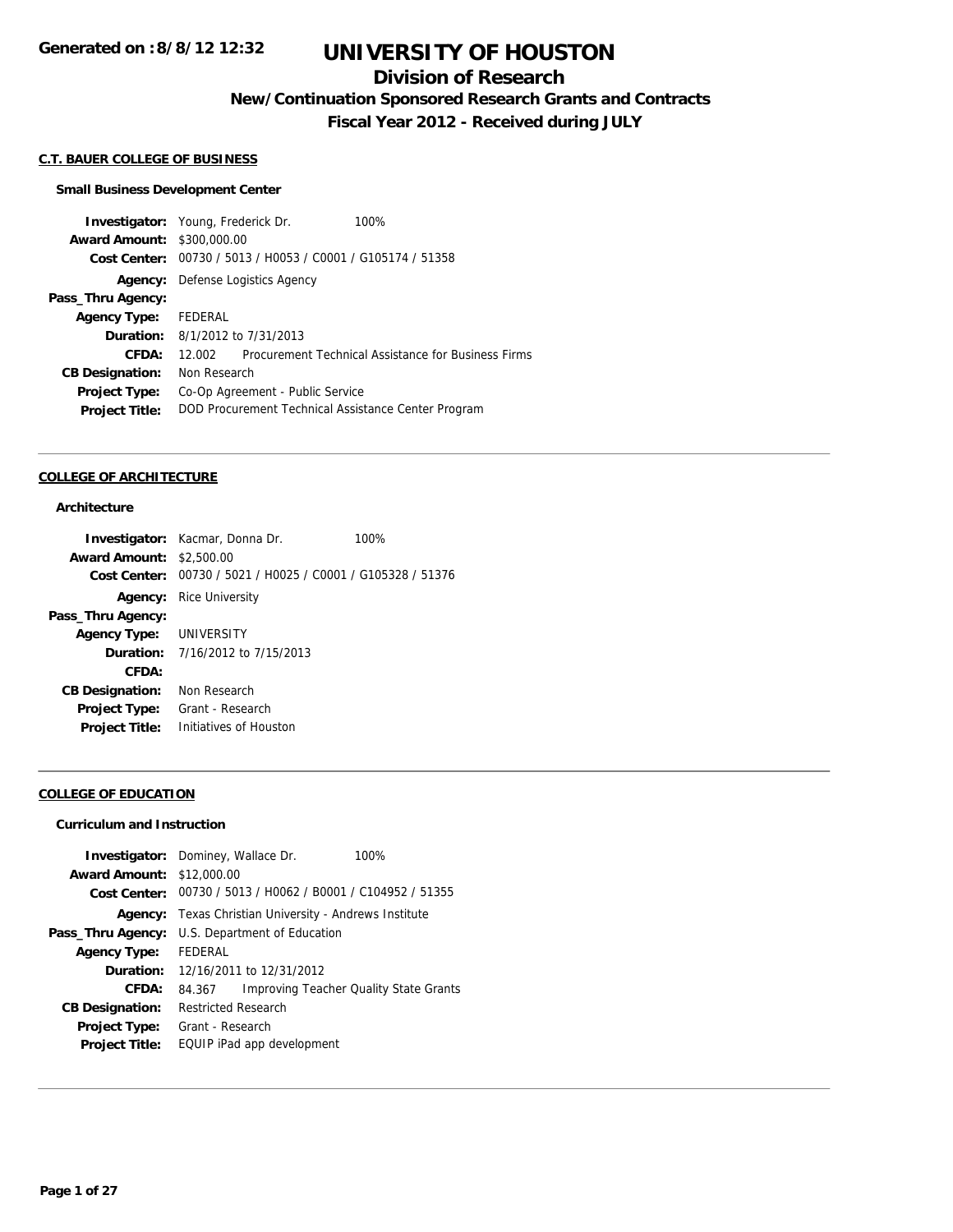## **Division of Research**

**New/Continuation Sponsored Research Grants and Contracts**

**Fiscal Year 2012 - Received during JULY**

## **COLLEGE OF EDUCATION**

#### **Educational Psychology**

**Investigator:** Kubiszyn, Thomas Dr. 100% **Award Amount:** \$930.00 **Cost Center:** 00730 / 5021 / H0064 / B0001 / G105512 / 51356 **Agency:** Baylor College of Medicine **Pass\_Thru Agency: Agency Type:** UNIVERSITY **Duration:** 7/16/2012 to 7/31/2012 **CFDA: CB Designation:** Restricted Research **Project Type:** Grant - Research **Project Title:** Simons Variation in Individuals Project

|                                 | <b>Investigator:</b> Arbona, Consuelo Dr.                   | 100% |
|---------------------------------|-------------------------------------------------------------|------|
| <b>Award Amount: \$9,544,00</b> |                                                             |      |
|                                 | Cost Center: 00730 / 5021 / H0064 / B0001 / G104800 / 50170 |      |
|                                 | <b>Agency:</b> Baylor College of Medicine                   |      |
| Pass_Thru Agency:               | Texas Children's Hospital                                   |      |
| <b>Agency Type:</b>             | NON PROFIT                                                  |      |
|                                 | <b>Duration:</b> $1/1/2012$ to $11/30/2012$                 |      |
| CFDA:                           |                                                             |      |
| <b>CB Designation:</b>          | Non Restricted Research                                     |      |
| <b>Project Type:</b>            | Grant - Research                                            |      |
| <b>Project Title:</b>           | Educational Psychology Assistantship: Corey Heath           |      |
|                                 |                                                             |      |

## **COLLEGE OF LIBERAL ARTS AND SOCIAL SCIENCES**

#### **Arte Publico Press**

|                        | <b>Investigator:</b> Kanellos, Nicolas Dr.                  | 100% |
|------------------------|-------------------------------------------------------------|------|
| <b>Award Amount:</b>   | \$750.00                                                    |      |
|                        | Cost Center: 00730 / 5017 / H0093 / C0001 / G104896 / 51334 |      |
| Agency:                | Texas Commission on the Arts                                |      |
| Pass_Thru Agency:      | State of Texas                                              |      |
| <b>Agency Type:</b>    | <b>STATE</b>                                                |      |
|                        | <b>Duration:</b> $4/1/2012$ to $8/31/2012$                  |      |
| CFDA:                  |                                                             |      |
| <b>CB Designation:</b> | Non Research                                                |      |
| <b>Project Type:</b>   | Grant - Public Service                                      |      |
| <b>Project Title:</b>  | TCA-Health & Human Services - Arts Respond Project          |      |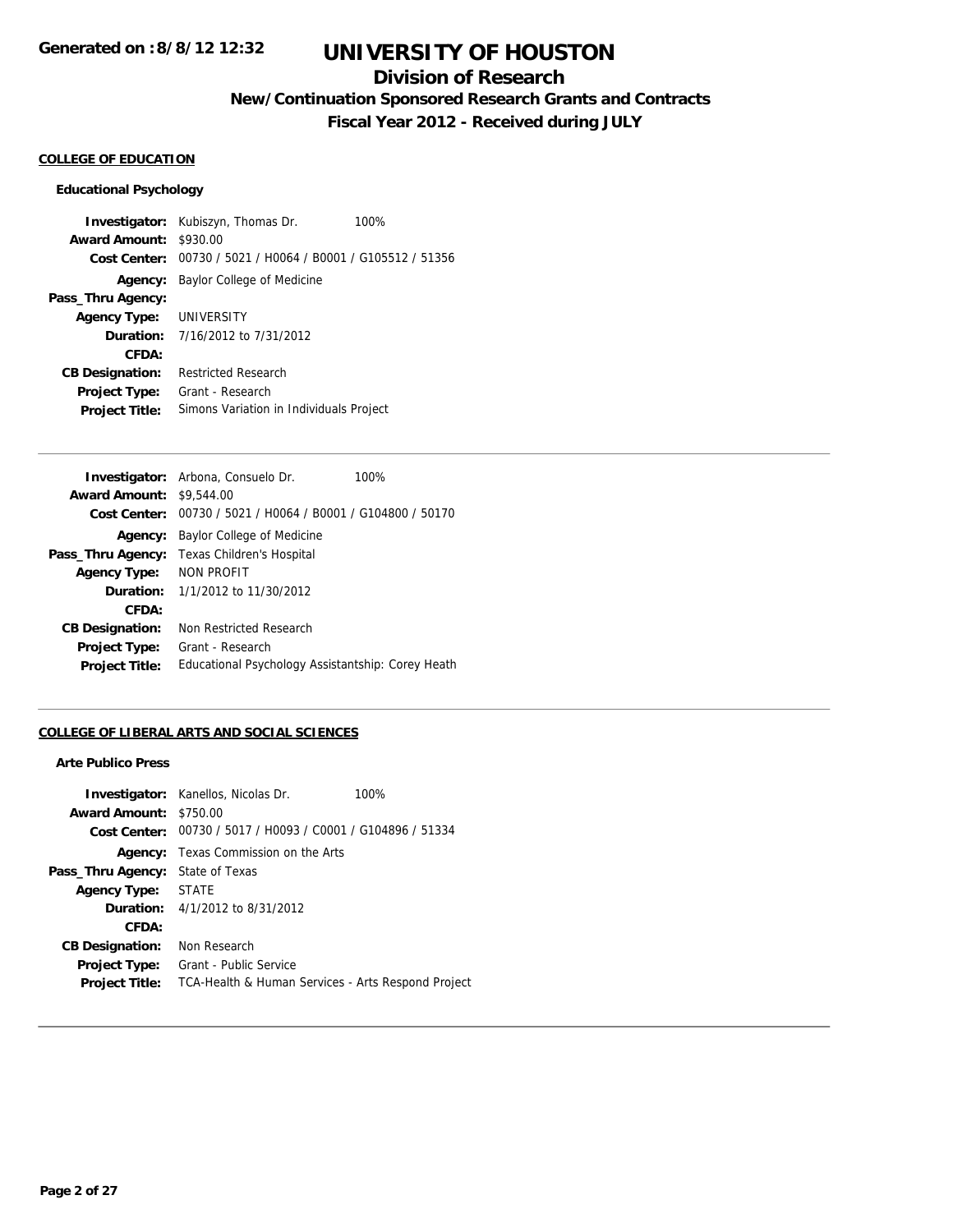## **Division of Research**

**New/Continuation Sponsored Research Grants and Contracts**

**Fiscal Year 2012 - Received during JULY**

#### **COLLEGE OF LIBERAL ARTS AND SOCIAL SCIENCES**

## **Modern/Classical Languages**

|                                  | <b>Investigator:</b> Due-Hackney, Casey Dr.<br>100%                |  |  |  |
|----------------------------------|--------------------------------------------------------------------|--|--|--|
| <b>Award Amount: \$20,881,00</b> |                                                                    |  |  |  |
|                                  | Cost Center: 00730 / 5013 / H0092 / B0001 / G104337 / 50925        |  |  |  |
| Agency:                          | National Endowment for the Humanities                              |  |  |  |
| Pass_Thru Agency:                |                                                                    |  |  |  |
| <b>Agency Type:</b>              | FEDERAL                                                            |  |  |  |
|                                  | <b>Duration:</b> 5/1/2012 to 12/31/2013                            |  |  |  |
| CFDA:                            | Promotion of the Humanities Professional Development NEH<br>45.163 |  |  |  |
| <b>CB Designation:</b>           | Non Restricted Research                                            |  |  |  |
| <b>Project Type:</b>             | Grant - Research                                                   |  |  |  |
| <b>Project Title:</b>            | Who Owns the Past?                                                 |  |  |  |
|                                  |                                                                    |  |  |  |

|                      |                          | 100%                                                                                                                                                                                                                                                    |
|----------------------|--------------------------|---------------------------------------------------------------------------------------------------------------------------------------------------------------------------------------------------------------------------------------------------------|
|                      |                          |                                                                                                                                                                                                                                                         |
|                      |                          |                                                                                                                                                                                                                                                         |
|                      |                          |                                                                                                                                                                                                                                                         |
|                      |                          |                                                                                                                                                                                                                                                         |
| Agency Type: FEDERAL |                          |                                                                                                                                                                                                                                                         |
|                      |                          |                                                                                                                                                                                                                                                         |
| 00.000               | Not Elsewhere Classified |                                                                                                                                                                                                                                                         |
|                      |                          |                                                                                                                                                                                                                                                         |
|                      |                          |                                                                                                                                                                                                                                                         |
|                      |                          | STARTALK Texas Teacher Program at the University of Houston                                                                                                                                                                                             |
|                      |                          | <b>Investigator:</b> Wen, Xiaohong Dr.<br><b>Award Amount: \$99,981.20</b><br>Cost Center: 00730 / 5013 / H0092 / A0001 / G104497 / 50781<br>National Security Agency<br><b>Duration:</b> 3/30/2012 to 2/28/2013<br>Non Research<br>Grant - Instruction |

## **Political Science**

|                                 | <b>Investigator:</b> Bailey, Jeremy Dr.                     | 100% |
|---------------------------------|-------------------------------------------------------------|------|
| <b>Award Amount: \$2,000.00</b> |                                                             |      |
|                                 | Cost Center: 00730 / 5021 / H0124 / C0001 / G105385 / 51301 |      |
|                                 | <b>Agency:</b> Jack Miller Center                           |      |
| Pass_Thru Agency:               |                                                             |      |
| Agency Type: FOUNDATION         |                                                             |      |
|                                 | <b>Duration:</b> 6/18/2012 to 10/31/2012                    |      |
| CFDA:                           |                                                             |      |
| <b>CB Designation:</b>          | Non Research                                                |      |
| <b>Project Type:</b>            | Grant - Public Service                                      |      |
| <b>Project Title:</b>           | <b>Constitution Day Event</b>                               |      |
|                                 |                                                             |      |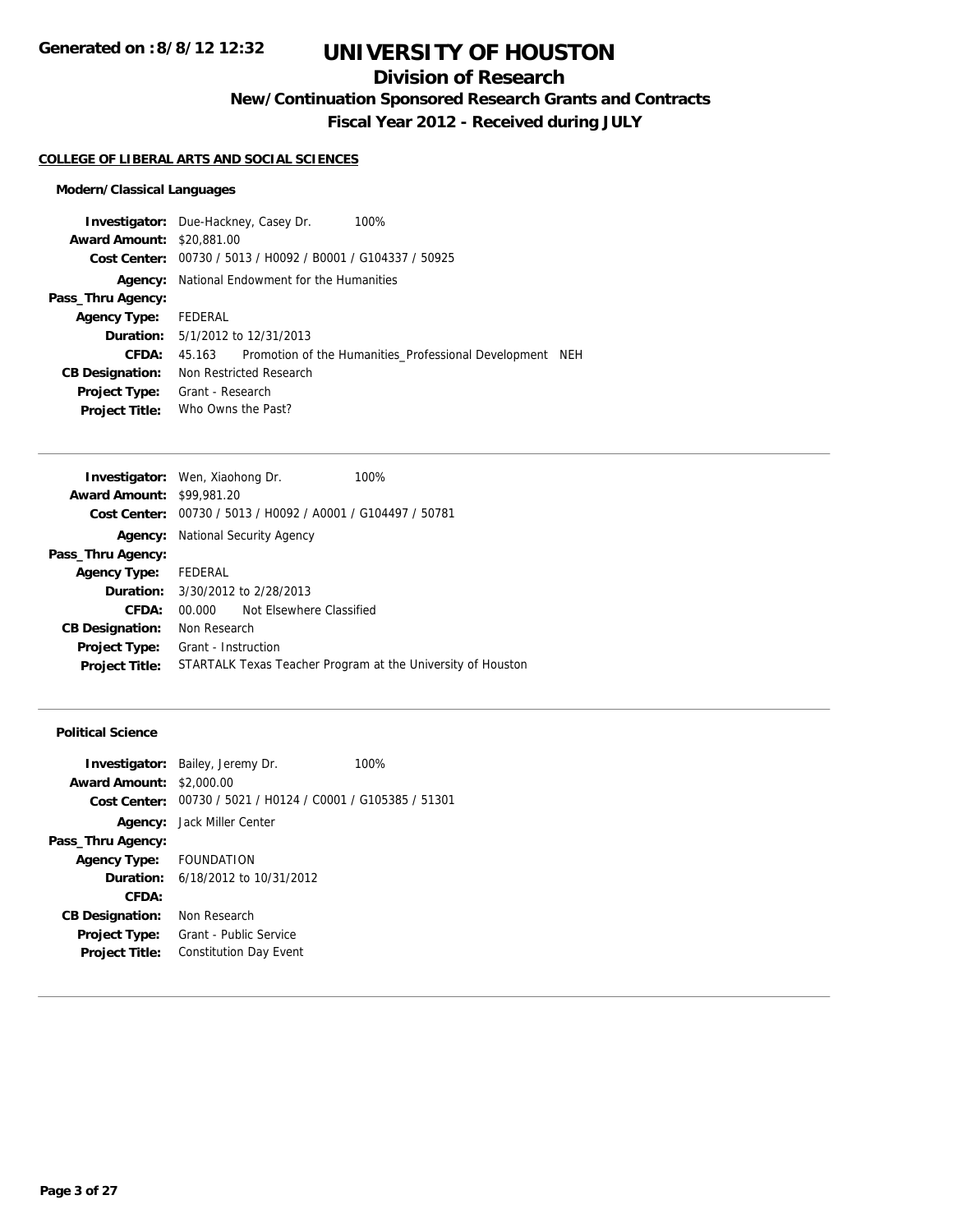# **Division of Research**

**New/Continuation Sponsored Research Grants and Contracts**

**Fiscal Year 2012 - Received during JULY**

## **COLLEGE OF LIBERAL ARTS AND SOCIAL SCIENCES**

## **Psychology**

|                                  | <b>Investigator:</b> Hannay, H. Julia Dr.               | 100%                                                |
|----------------------------------|---------------------------------------------------------|-----------------------------------------------------|
| <b>Award Amount: \$22,260.00</b> |                                                         |                                                     |
| Cost Center:                     | 00730 / 5013 / H0125 / B0001 / G091086 / 38336          |                                                     |
| Agency:                          | Baylor College of Medicine                              |                                                     |
| Pass_Thru Agency:                | National Institute of Neurological Disorders and Stroke |                                                     |
| <b>Agency Type:</b>              | <b>FEDERAL</b>                                          |                                                     |
| Duration:                        | 3/15/2006 to 1/31/2013                                  |                                                     |
| CFDA:                            | 93.853                                                  | Clinical Research Related to Neurological Disorders |
| <b>CB Designation:</b>           | <b>Restricted Research</b>                              |                                                     |
| <b>Project Type:</b>             | Contract - Research                                     |                                                     |
| <b>Project Title:</b>            | Vascular Mechanisms of Secondary Injury After TBI       |                                                     |

|                                 | <b>Investigator:</b> Carlson, Coleen Dr.                            | 20% |
|---------------------------------|---------------------------------------------------------------------|-----|
| <b>Award Amount: \$5,766.20</b> |                                                                     |     |
|                                 | Cost Center: 00730 / 5018 / H0288 / B0001 / G105524 / 51400         |     |
|                                 | <b>Agency:</b> University of Texas Health Science Center at Houston |     |
|                                 | <b>Pass_Thru Agency:</b> Texas Education Agency                     |     |
| Agency Type:                    | <b>STATE</b>                                                        |     |
|                                 | <b>Duration:</b> 9/1/2011 to 8/31/2012                              |     |
| CFDA:                           |                                                                     |     |
| <b>CB Designation:</b>          | <b>Restricted Research</b>                                          |     |
| <b>Project Type:</b>            | Grant - Research                                                    |     |
| <b>Project Title:</b>           | TPRI & Tejas LEE Print, Distribution and Development                |     |
|                                 |                                                                     |     |

| <b>Award Amount: \$41,738.20</b>       | <b>Investigator:</b> Mehta, Paras Dr.<br>20%<br>Cost Center: 00730 / 5013 / H0288 / B0001 / G096157 / 42840     |
|----------------------------------------|-----------------------------------------------------------------------------------------------------------------|
|                                        | <b>Agency:</b> Lehigh University<br><b>Pass_Thru Agency:</b> USE DED000; U.S. Department of Education           |
| <b>Agency Type:</b>                    | FEDERAL                                                                                                         |
| CFDA:                                  | <b>Duration:</b> $7/1/2008$ to $6/30/2013$<br>84.324 Special Education Research                                 |
| <b>CB Designation:</b>                 | Restricted Research                                                                                             |
| Project Type:<br><b>Project Title:</b> | Grant - Research<br>National Research & Development Center on Serious Behavior Disorders at the Secondary Level |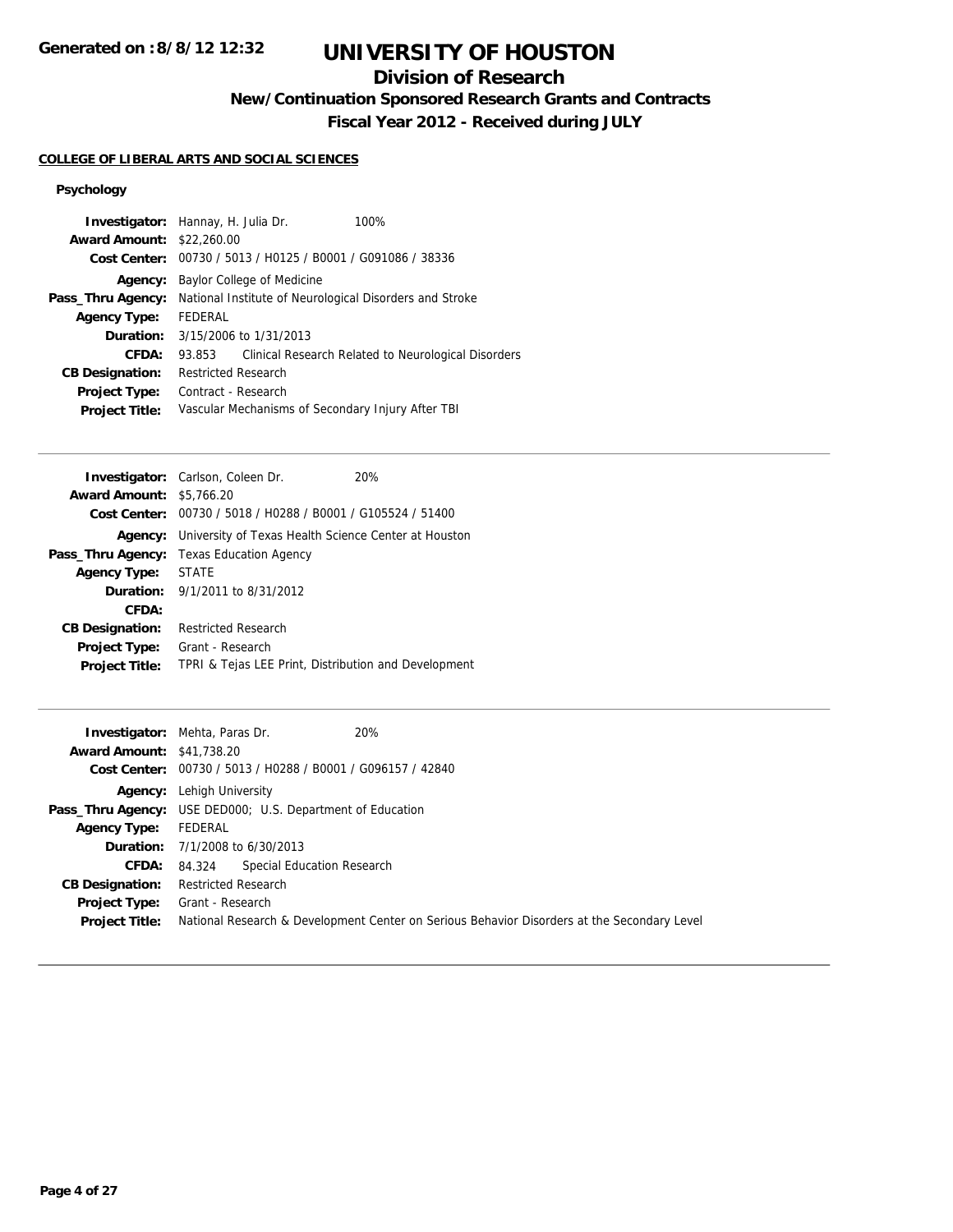## **Division of Research**

**New/Continuation Sponsored Research Grants and Contracts**

**Fiscal Year 2012 - Received during JULY**

### **COLLEGE OF NATURAL SCIENCES AND MATHEMATICS**

## **Biology/Biochemistry**

| <b>Investigator:</b> Gunaratne, Preethi Dr.<br>100%                              |
|----------------------------------------------------------------------------------|
| <b>Award Amount: \$30,800.00</b>                                                 |
| Cost Center: 00730 / 5021 / H0104 / B0001 / G104111 / 50411                      |
| Northwestern University                                                          |
| International Myeloma Foundation                                                 |
| FOUNDATION                                                                       |
| <b>Duration:</b> 1/1/2012 to 12/31/2012                                          |
|                                                                                  |
| <b>Restricted Research</b>                                                       |
| Grant - Research                                                                 |
| Identification of Gene Networks Regulated by Glucocorticoids in Multiple Myeloma |
|                                                                                  |

|                                  | 100%<br><b>Investigator:</b> Wang, Yuhong Dr.                          |
|----------------------------------|------------------------------------------------------------------------|
| <b>Award Amount: \$80,000.00</b> |                                                                        |
|                                  | Cost Center: 00730 / 1011 / H0104 / B0023 / G104758 / 51344            |
|                                  | <b>Agency:</b> Texas Higher Education Coordinating Board - ARP         |
| Pass_Thru Agency:                |                                                                        |
| <b>Agency Type:</b>              | <b>STATE</b>                                                           |
|                                  | <b>Duration:</b> 7/1/2012 to 8/31/2014                                 |
| CFDA:                            |                                                                        |
| <b>CB Designation:</b>           | Non Restricted Research                                                |
| Project Type:                    | Grant - Research                                                       |
| <b>Project Title:</b>            | Real Time Tracking of Substrate-Enzyme Interaction in Single Ribosomes |

|                                  | <b>Investigator:</b> Roman, Gregg Dr.                       | 36%                                                               |
|----------------------------------|-------------------------------------------------------------|-------------------------------------------------------------------|
| <b>Award Amount: \$64,125.00</b> |                                                             |                                                                   |
|                                  | Cost Center: 00730 / 5013 / H0117 / B0001 / G102544 / 49564 |                                                                   |
| Agency:                          | National Institute on Alcohol Abuse and Alcoholism          |                                                                   |
| Pass_Thru Agency:                |                                                             |                                                                   |
| <b>Agency Type:</b>              | FEDERAL                                                     |                                                                   |
| Duration:                        | 9/5/2011 to 6/30/2013                                       |                                                                   |
| CFDA:                            | Alcohol Research Programs<br>93.273                         |                                                                   |
| <b>CB Designation:</b>           | <b>Restricted Research</b>                                  |                                                                   |
| <b>Project Type:</b>             | Grant - Research                                            |                                                                   |
| <b>Project Title:</b>            |                                                             | Characterization of a novel presynaptic target for ethanol action |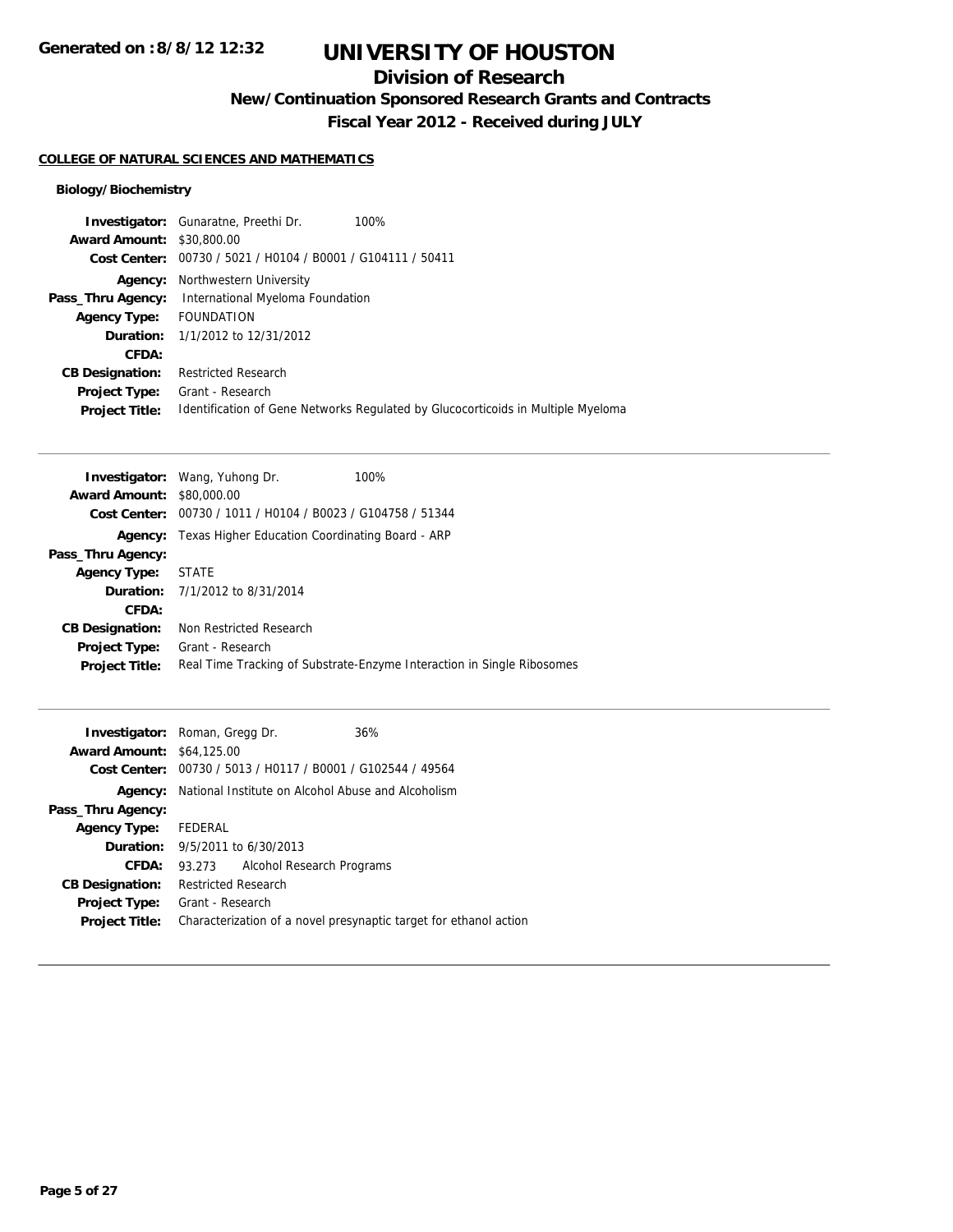# **Division of Research**

**New/Continuation Sponsored Research Grants and Contracts**

**Fiscal Year 2012 - Received during JULY**

## **COLLEGE OF NATURAL SCIENCES AND MATHEMATICS**

## **Biology/Biochemistry**

|                                  | 50%<br><b>Investigator:</b> Frigo, Daniel Dr.                                                     |  |  |
|----------------------------------|---------------------------------------------------------------------------------------------------|--|--|
| <b>Award Amount: \$45,890.00</b> |                                                                                                   |  |  |
|                                  | Cost Center: 00730 / 5013 / H0515 / B0001 / G104234 / 51307                                       |  |  |
|                                  | <b>Agency:</b> U.S. Army Medical Research Acquisition Activity                                    |  |  |
| Pass_Thru Agency:                |                                                                                                   |  |  |
| <b>Agency Type:</b>              | FEDERAL                                                                                           |  |  |
|                                  | <b>Duration:</b> $6/1/2012$ to $5/31/2013$                                                        |  |  |
| <b>CFDA:</b>                     | 12.420 Military Medical Research and Development                                                  |  |  |
| <b>CB Designation:</b>           | <b>Restricted Research</b>                                                                        |  |  |
|                                  | <b>Project Type:</b> Grant - Research                                                             |  |  |
| <b>Project Title:</b>            | CaMKK beta-AMPK Signaling Axis as a Biomarker and Therapeutic Target for Advanced Prostate Cancer |  |  |

|                                  | <b>Investigator:</b> Ziburkus, Jokubas Dr.<br>100%                         |  |  |
|----------------------------------|----------------------------------------------------------------------------|--|--|
| <b>Award Amount: \$16,871,00</b> |                                                                            |  |  |
|                                  | <b>Cost Center:</b> $00730 / 5013 / 40104 / 80001 / 6105335 / 51315$       |  |  |
|                                  | <b>Agency:</b> Penn State Hershey College of Medicine                      |  |  |
| Pass_Thru Agency:                | National Institute of Biomedical Imaging and Bioengineering                |  |  |
| <b>Agency Type:</b>              | FEDERAL                                                                    |  |  |
|                                  | <b>Duration:</b> 6/1/2012 to 7/31/2012                                     |  |  |
| <b>CFDA:</b>                     | Biomedical Imaging Research<br>93.286                                      |  |  |
| <b>CB Designation:</b>           | <b>Restricted Research</b>                                                 |  |  |
| Project Type:                    | Grant - Research                                                           |  |  |
| <b>Project Title:</b>            | CRCNS: Collaborative Research: Model-Based Control Of Spreading Depression |  |  |
|                                  |                                                                            |  |  |

|                                   | <b>Investigator:</b> Gunaratne, Preethi Dr.<br>100%                             |  |  |
|-----------------------------------|---------------------------------------------------------------------------------|--|--|
| <b>Award Amount: \$109,999.00</b> |                                                                                 |  |  |
|                                   | Cost Center: 00730 / 5015 / H0104 / B0001 / G104004 / 51347                     |  |  |
|                                   | Agency: University of Texas - Cancer Center (M.D. Anderson Hosp. & Tumor Inst.) |  |  |
|                                   | <b>Pass_Thru Agency:</b> National Cancer Institute                              |  |  |
| <b>Agency Type:</b>               | FEDERAL                                                                         |  |  |
|                                   | <b>Duration:</b> $5/1/2012$ to $3/31/2013$                                      |  |  |
| CFDA:                             | 93.393 Cancer Cause and Prevention Research                                     |  |  |
| <b>CB Designation:</b>            | <b>Restricted Research</b>                                                      |  |  |
| Project Type:                     | Grant - Research                                                                |  |  |
| <b>Project Title:</b>             | Roles of p63 in regulation of microRNA and LincRNA targets in metastatic cancer |  |  |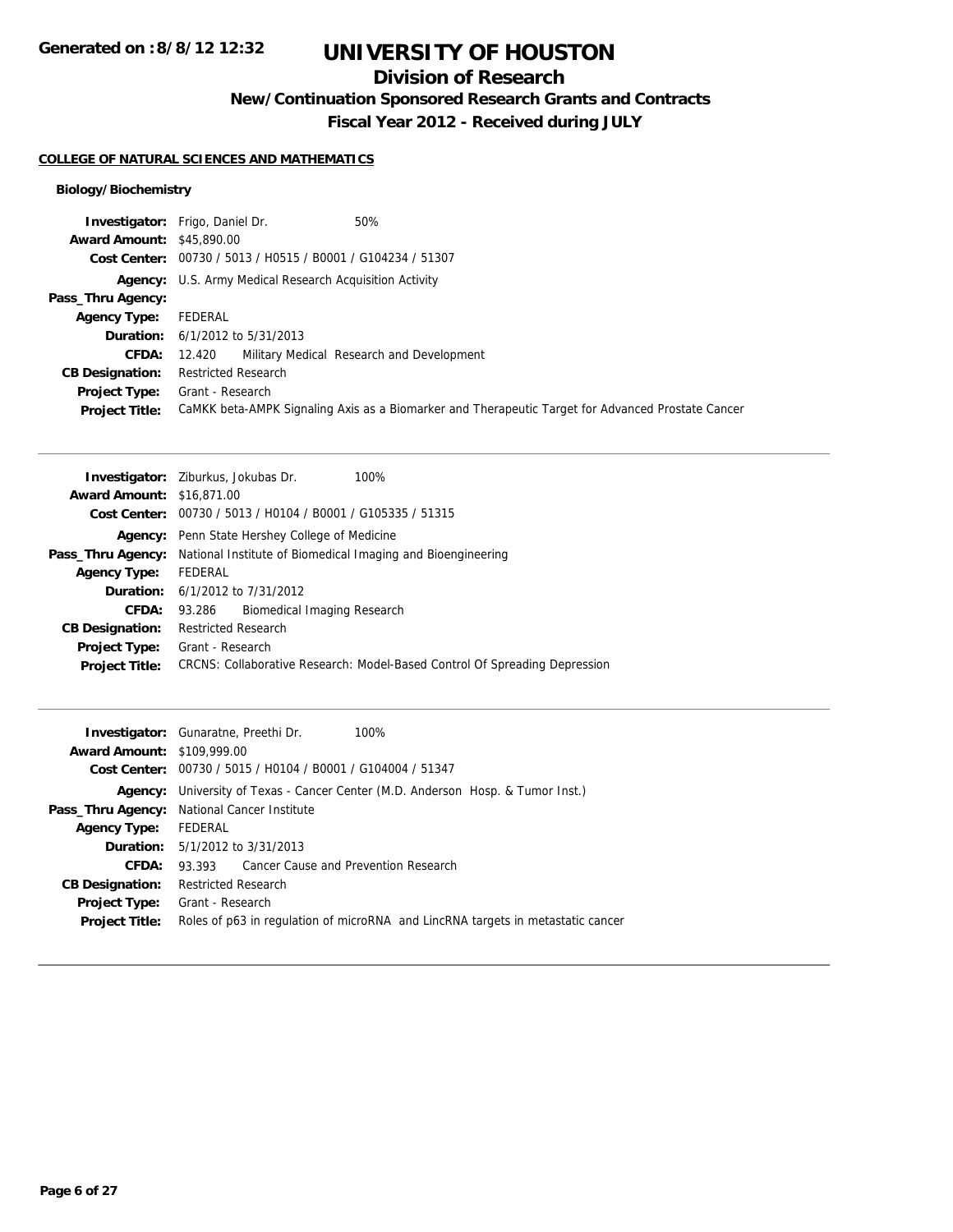# **Division of Research**

**New/Continuation Sponsored Research Grants and Contracts**

**Fiscal Year 2012 - Received during JULY**

## **COLLEGE OF NATURAL SCIENCES AND MATHEMATICS**

## **Center for Nuclear Receptors and Cell Signaling**

|                                  | 50%<br><b>Investigator:</b> Frigo, Daniel Dr.                                                     |
|----------------------------------|---------------------------------------------------------------------------------------------------|
| <b>Award Amount: \$45,890.00</b> |                                                                                                   |
|                                  | Cost Center: 00730 / 5013 / H0515 / B0001 / G104234 / 51307                                       |
|                                  | <b>Agency:</b> U.S. Army Medical Research Acquisition Activity                                    |
| Pass_Thru Agency:                |                                                                                                   |
| <b>Agency Type:</b>              | FEDERAL                                                                                           |
|                                  | <b>Duration:</b> $6/1/2012$ to $5/31/2013$                                                        |
| <b>CFDA:</b>                     | 12.420 Military Medical Research and Development                                                  |
| <b>CB Designation:</b>           | <b>Restricted Research</b>                                                                        |
|                                  | <b>Project Type:</b> Grant - Research                                                             |
| <b>Project Title:</b>            | CaMKK beta-AMPK Signaling Axis as a Biomarker and Therapeutic Target for Advanced Prostate Cancer |

### **Chemistry**

|                                  | <b>Investigator:</b> Cai, Chengzhi Dr.                      | 100%                                                                            |  |
|----------------------------------|-------------------------------------------------------------|---------------------------------------------------------------------------------|--|
| <b>Award Amount: \$39,486.00</b> |                                                             |                                                                                 |  |
|                                  | Cost Center: 00730 / 5013 / H0107 / B0001 / G104011 / 49269 |                                                                                 |  |
| Agency:                          | Methodist Hospital Research Institute                       |                                                                                 |  |
| Pass_Thru Agency:                | U.S. Army Medical Research and Material Command             |                                                                                 |  |
| <b>Agency Type:</b>              | FEDERAL                                                     |                                                                                 |  |
|                                  | <b>Duration:</b> 9/29/2010 to 9/28/2012                     |                                                                                 |  |
| CFDA:                            | 12.420                                                      | Military Medical Research and Development                                       |  |
| <b>CB Designation:</b>           | <b>Restricted Research</b>                                  |                                                                                 |  |
| <b>Project Type:</b>             | Grant - Research                                            |                                                                                 |  |
| <b>Project Title:</b>            |                                                             | Center for Nanotechnology Applications in Tissue Engineering of Vascular Grafts |  |

|                                   | 100%<br><b>Investigator:</b> Thummel, Randolph P. Dr.            |  |
|-----------------------------------|------------------------------------------------------------------|--|
| <b>Award Amount: \$170,000.00</b> |                                                                  |  |
|                                   | Cost Center: 00730 / 5013 / H0107 / B0001 / G102386 / 49348      |  |
|                                   | <b>Agency:</b> U.S. Department of Energy                         |  |
| Pass_Thru Agency:                 |                                                                  |  |
| <b>Agency Type:</b>               | FEDERAL                                                          |  |
|                                   | <b>Duration:</b> 7/1/2011 to 6/30/2013                           |  |
| CFDA:                             | Office of Energy Research Financial Assistance Program<br>81.049 |  |
| <b>CB Designation:</b>            | <b>Restricted Research</b>                                       |  |
| <b>Project Type:</b>              | Grant - Research                                                 |  |
| <b>Project Title:</b>             | Further Studies on Photocatalytic Water Decomposition            |  |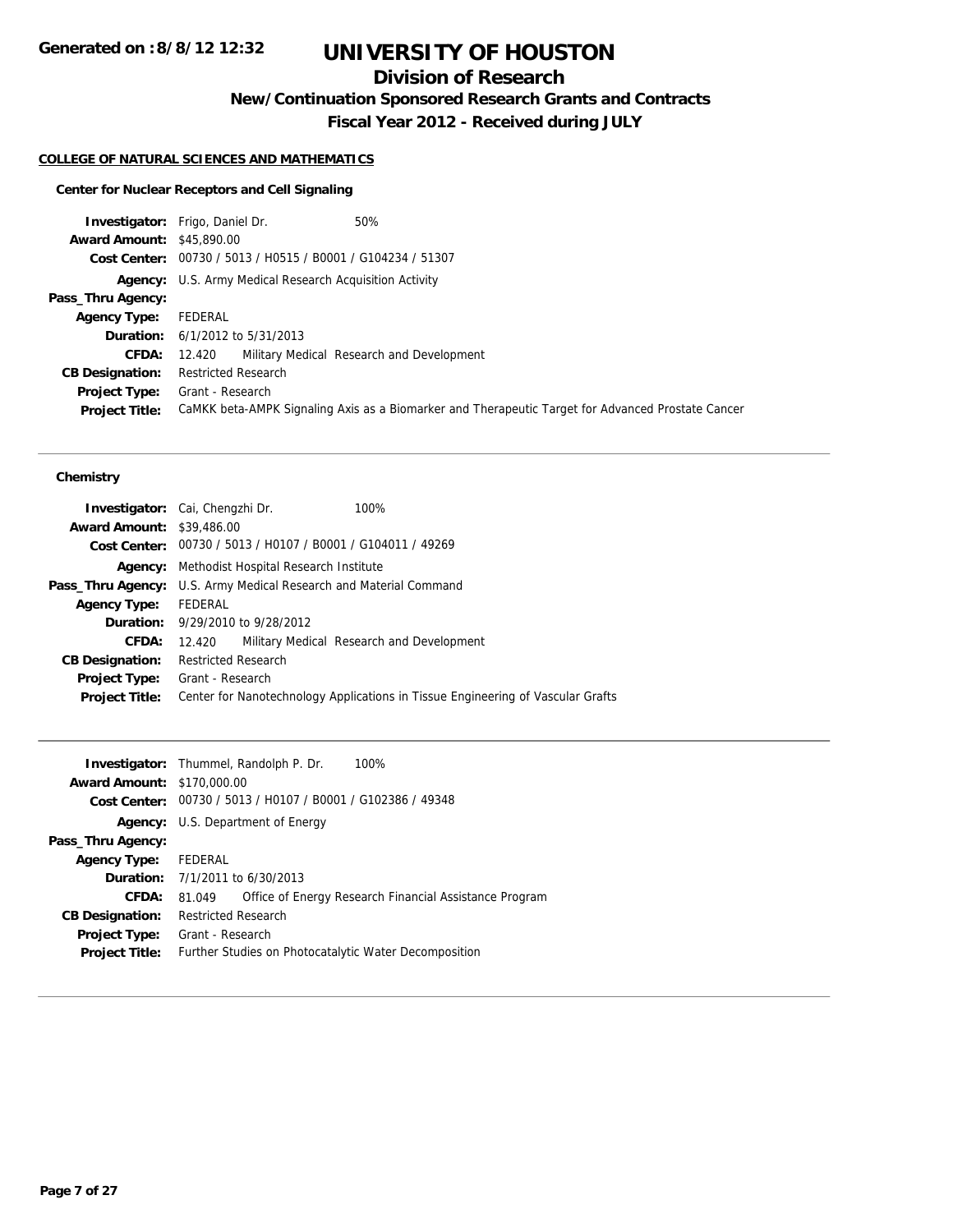## **Division of Research**

**New/Continuation Sponsored Research Grants and Contracts**

**Fiscal Year 2012 - Received during JULY**

## **COLLEGE OF NATURAL SCIENCES AND MATHEMATICS**

## **Chemistry**

|                                     | <b>Investigator:</b> Baldelli, Steve Dr.                    | 100% |
|-------------------------------------|-------------------------------------------------------------|------|
| <b>Award Amount: \$1,000,000.00</b> |                                                             |      |
|                                     | Cost Center: 00730 / 5021 / H0107 / B0001 / G105559 / 51331 |      |
|                                     | <b>Agency:</b> Keck Foundation                              |      |
| Pass_Thru Agency:                   |                                                             |      |
| Agency Type: FOUNDATION             |                                                             |      |
|                                     | <b>Duration:</b> $7/1/2012$ to $6/30/2015$                  |      |
| CFDA:                               |                                                             |      |
| <b>CB Designation:</b>              | <b>Restricted Research</b>                                  |      |
| Project Type:                       | Grant - Research                                            |      |
| <b>Project Title:</b>               | Super Chemical Imaging of Surfaces                          |      |

|                                   | Investigator: Cai, Chengzhi Dr.                             | 100%                                                                |
|-----------------------------------|-------------------------------------------------------------|---------------------------------------------------------------------|
| <b>Award Amount: \$130,693.00</b> |                                                             |                                                                     |
|                                   | Cost Center: 00730 / 5013 / H0107 / B0001 / G104628 / 51336 |                                                                     |
|                                   | <b>Agency:</b> National Science Foundation                  |                                                                     |
| Pass_Thru Agency:                 |                                                             |                                                                     |
| <b>Agency Type:</b>               | FEDERAL                                                     |                                                                     |
|                                   | <b>Duration:</b> 7/15/2012 to 6/30/2015                     |                                                                     |
| CFDA:                             | 47.049                                                      | Mathematical and Physical Sciences                                  |
| <b>CB Designation:</b>            | <b>Restricted Research</b>                                  |                                                                     |
| <b>Project Type:</b>              | Grant - Research                                            |                                                                     |
| <b>Project Title:</b>             |                                                             | Benign E. coli adhesion and biofilm formation on mannoside surfaces |
|                                   |                                                             |                                                                     |

| <b>Investigator:</b> Gilbertson, Scott Dr. |                                                             |                                        | 100%                         |  |
|--------------------------------------------|-------------------------------------------------------------|----------------------------------------|------------------------------|--|
| <b>Award Amount: \$152,903.36</b>          |                                                             |                                        |                              |  |
| Cost Center:                               | 00730 / 5015 / H0107 / B0001 / G102593 / 47738              |                                        |                              |  |
| Agency:                                    | University of Texas Medical Branch at Galveston             |                                        |                              |  |
|                                            | <b>Pass_Thru Agency:</b> NIH/Office of Director             |                                        |                              |  |
| <b>Agency Type:</b>                        | FEDERAL                                                     |                                        |                              |  |
|                                            |                                                             | <b>Duration:</b> 8/1/2010 to 7/31/2013 |                              |  |
| CFDA:                                      | 93.279                                                      |                                        | Drug Abuse Research Programs |  |
| <b>CB Designation:</b>                     | <b>Restricted Research</b>                                  |                                        |                              |  |
| <b>Project Type:</b>                       | Grant - Research                                            |                                        |                              |  |
| <b>Project Title:</b>                      | Translational Center on Serotonin and Stimulation Addiction |                                        |                              |  |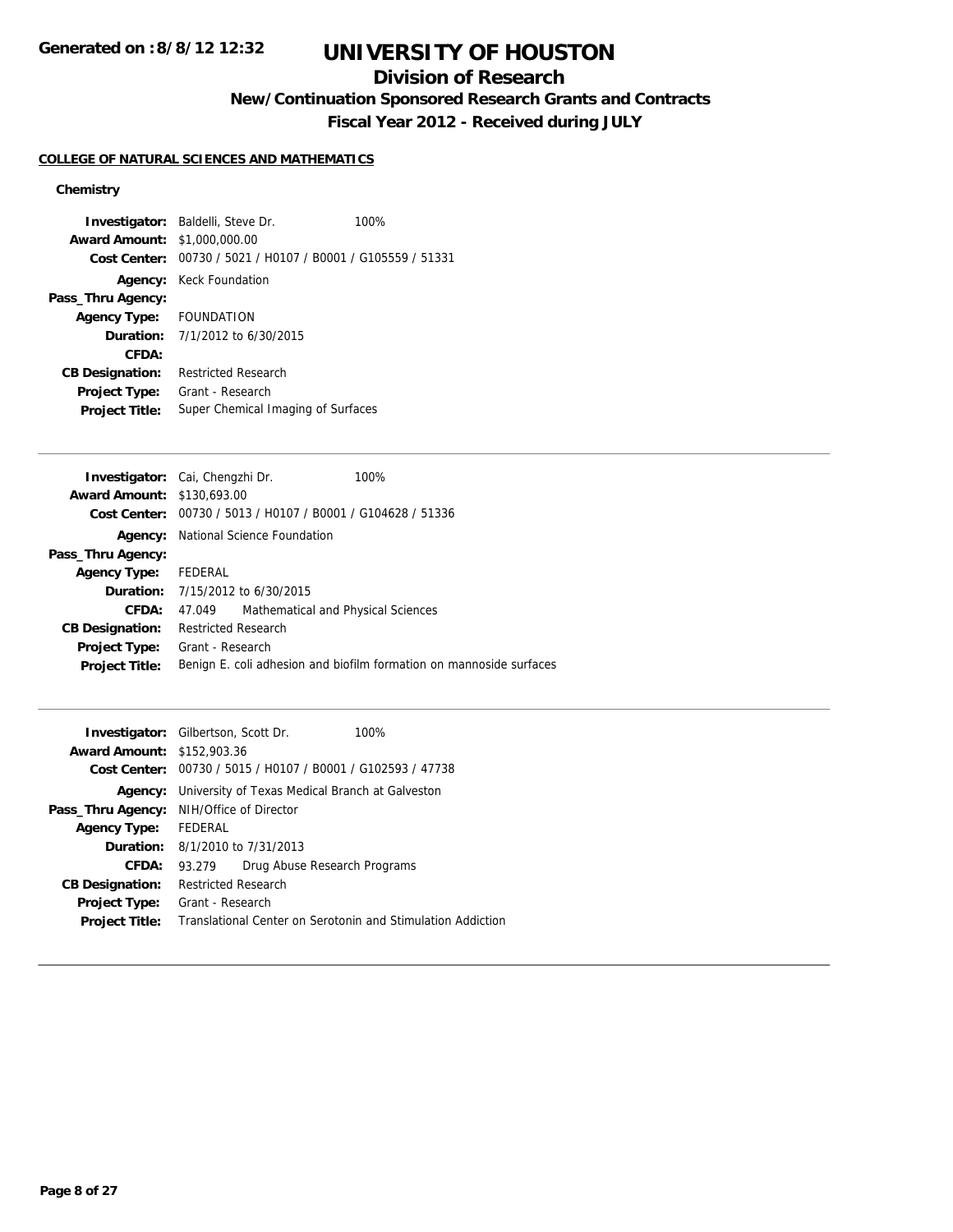# **Division of Research**

**New/Continuation Sponsored Research Grants and Contracts**

**Fiscal Year 2012 - Received during JULY**

## **COLLEGE OF NATURAL SCIENCES AND MATHEMATICS**

### **Computer Science**

|                                        | 33%<br><b>Investigator:</b> Shi, Weidong Dr.                                                                                       |  |  |  |
|----------------------------------------|------------------------------------------------------------------------------------------------------------------------------------|--|--|--|
| <b>Award Amount: \$82,482.18</b>       | Cost Center: 00730 / 5013 / H0108 / B0001 / G104842 / 51335                                                                        |  |  |  |
| Agency:                                | National Science Foundation                                                                                                        |  |  |  |
| Pass_Thru Agency:                      |                                                                                                                                    |  |  |  |
| <b>Agency Type:</b>                    | <b>FEDERAL</b>                                                                                                                     |  |  |  |
| Duration:                              | 6/1/2012 to 5/31/2015                                                                                                              |  |  |  |
| <b>CFDA:</b>                           | 47.040<br>Computer and Information Science and Engineering                                                                         |  |  |  |
| <b>CB Designation:</b>                 | <b>Restricted Research</b>                                                                                                         |  |  |  |
| <b>Project Type:</b>                   | Grant - Research                                                                                                                   |  |  |  |
| <b>Project Title:</b>                  | II-NEW:COLLABORATIVE: Image Processing Cloud (IPC): A Domain-Specific Cloud Computing Infrastructure for<br>Research and Education |  |  |  |
|                                        | Investigator: Shah, Shishir Dr.<br>33%                                                                                             |  |  |  |
| <b>Award Amount: \$82,482.18</b>       |                                                                                                                                    |  |  |  |
|                                        | Cost Center: 00730 / 5013 / H0108 / B0001 / G104842 / 51335                                                                        |  |  |  |
|                                        | Agency: National Science Foundation                                                                                                |  |  |  |
| Pass_Thru Agency:                      |                                                                                                                                    |  |  |  |
| <b>Agency Type:</b>                    | FEDERAL                                                                                                                            |  |  |  |
|                                        | <b>Duration:</b> 6/1/2012 to 5/31/2015                                                                                             |  |  |  |
| <b>CFDA:</b>                           | Computer and Information Science and Engineering<br>47.040                                                                         |  |  |  |
| <b>CB Designation:</b>                 | <b>Restricted Research</b>                                                                                                         |  |  |  |
| Project Type:<br><b>Project Title:</b> | Grant - Research<br>II-NEW:COLLABORATIVE: Image Processing Cloud (IPC): A Domain-Specific Cloud Computing Infrastructure for       |  |  |  |
|                                        | Research and Education                                                                                                             |  |  |  |
|                                        |                                                                                                                                    |  |  |  |
|                                        | 34%<br><b>Investigator:</b> Yan, Yonghong                                                                                          |  |  |  |
| <b>Award Amount: \$84,981.64</b>       |                                                                                                                                    |  |  |  |
|                                        | Cost Center: 00730 / 5013 / H0108 / B0001 / G104842 / 51335                                                                        |  |  |  |
|                                        | <b>Agency:</b> National Science Foundation                                                                                         |  |  |  |
| Pass_Thru Agency:                      |                                                                                                                                    |  |  |  |
| <b>Agency Type:</b>                    | <b>FEDERAL</b>                                                                                                                     |  |  |  |
| Duration:                              | 6/1/2012 to 5/31/2015                                                                                                              |  |  |  |
| <b>CFDA:</b>                           | Computer and Information Science and Engineering<br>47.040                                                                         |  |  |  |
| <b>CB Designation:</b>                 | <b>Restricted Research</b>                                                                                                         |  |  |  |
| <b>Project Type:</b>                   | Grant - Research                                                                                                                   |  |  |  |
| <b>Project Title:</b>                  | II-NEW:COLLABORATIVE: Image Processing Cloud (IPC): A Domain-Specific Cloud Computing Infrastructure for<br>Research and Education |  |  |  |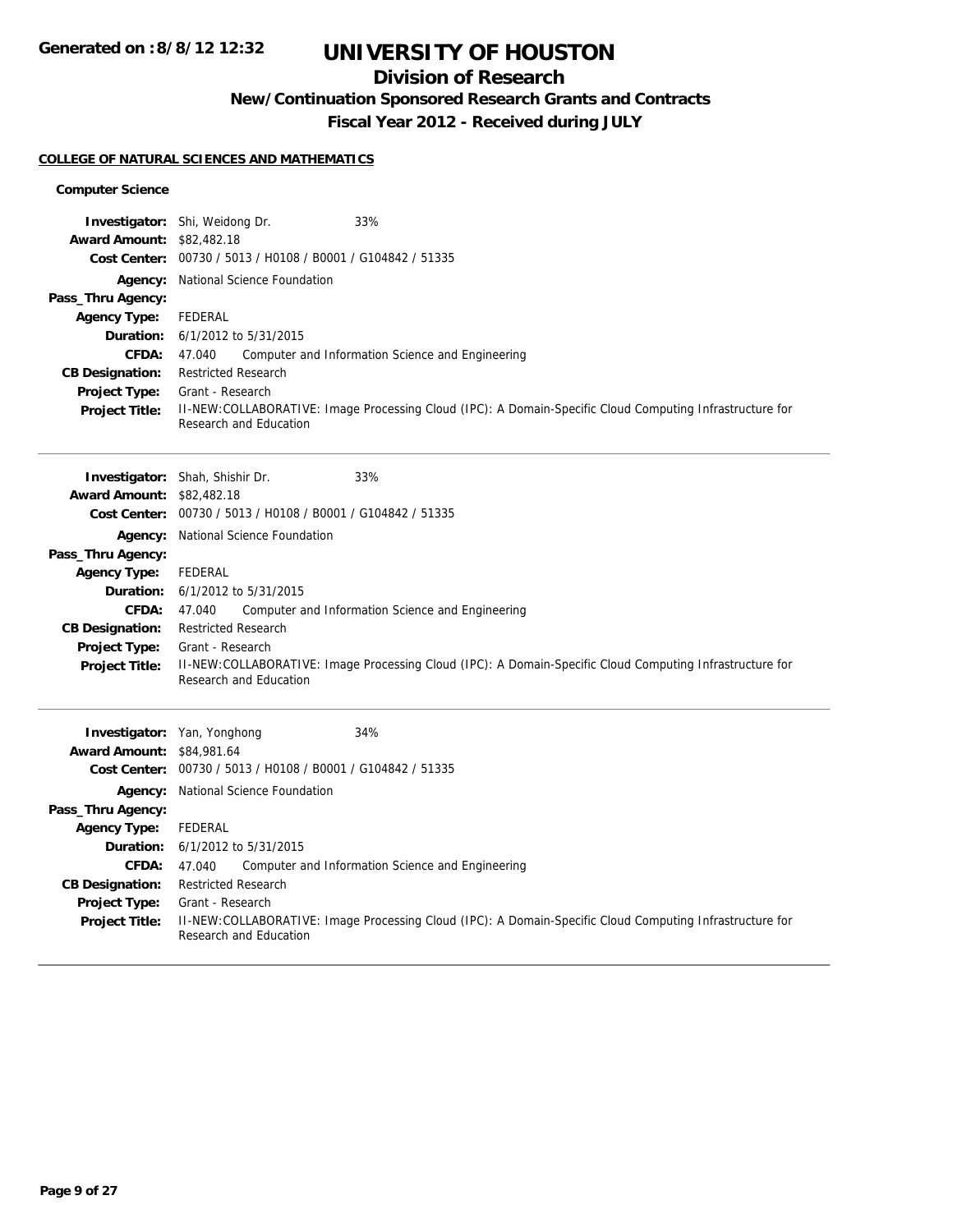## **Division of Research**

**New/Continuation Sponsored Research Grants and Contracts**

**Fiscal Year 2012 - Received during JULY**

### **COLLEGE OF NATURAL SCIENCES AND MATHEMATICS**

## **Earth & Atmospheric Sciences**

| <b>Investigator:</b> Mann, Paul Dr.<br><b>Award Amount: \$240,000.00</b> | Cost Center: 00730 / 5022 / H0109 / B0001 / G103956 / 49251 | 100% |
|--------------------------------------------------------------------------|-------------------------------------------------------------|------|
|                                                                          |                                                             |      |
|                                                                          | <b>Agency:</b> Various Private Profit Agencies              |      |
| Pass_Thru Agency:                                                        |                                                             |      |
| <b>Agency Type:</b>                                                      | PROFIT                                                      |      |
|                                                                          | <b>Duration:</b> 6/1/2011 to 8/31/2014                      |      |
| CFDA:                                                                    |                                                             |      |
| <b>CB Designation:</b>                                                   | <b>Restricted Research</b>                                  |      |
| <b>Project Type:</b>                                                     | Contract - Research                                         |      |
| <b>Project Title:</b>                                                    | Caribbean Basins, Tectonics, and Hydrocarbons - Phase III   |      |

|                                  | 100%<br><b>Investigator:</b> Lapen, Thomas Dr.                                                                                         |
|----------------------------------|----------------------------------------------------------------------------------------------------------------------------------------|
| <b>Award Amount: \$65,000.00</b> |                                                                                                                                        |
|                                  | Cost Center: 00730 / 5013 / H0109 / B0001 / G103777 / 51418                                                                            |
|                                  | Agency: NASA - National Aeronautics and Space Administration - Headquarters (Wash., D.C.)                                              |
| Pass_Thru Agency:                |                                                                                                                                        |
| <b>Agency Type:</b>              | FEDERAL                                                                                                                                |
|                                  | <b>Duration:</b> 6/25/2012 to 6/24/2013                                                                                                |
| <b>CFDA:</b>                     | Aerospace Education Services Program<br>43.001                                                                                         |
| <b>CB Designation:</b>           | <b>Restricted Research</b>                                                                                                             |
| <b>Project Type:</b>             | Grant - Research                                                                                                                       |
| <b>Project Title:</b>            | Age and Lu-Hf isotope investigations of eucrite and angrite meteorites: Constraints on excess 176Hf in early solar<br>system materials |

| <b>Investigator:</b> Mann, Paul Dr. |                                         | 50%                                                         |  |
|-------------------------------------|-----------------------------------------|-------------------------------------------------------------|--|
| <b>Award Amount: \$80,979.50</b>    |                                         |                                                             |  |
|                                     |                                         | Cost Center: 00730 / 5022 / H0109 / B0001 / G105490 / 51313 |  |
|                                     | <b>Agency:</b> 3MSco Resources, LLC     |                                                             |  |
| Pass_Thru Agency:                   |                                         |                                                             |  |
| <b>Agency Type:</b>                 | <b>PROFIT</b>                           |                                                             |  |
|                                     | <b>Duration:</b> 7/1/2012 to 12/31/2012 |                                                             |  |
| CFDA:                               |                                         |                                                             |  |
| <b>CB Designation:</b>              | <b>Restricted Research</b>              |                                                             |  |
| <b>Project Type:</b>                | Grant - Research                        |                                                             |  |
| <b>Project Title:</b>               |                                         | Geological Framework for the Chicontepec Field, Mexico      |  |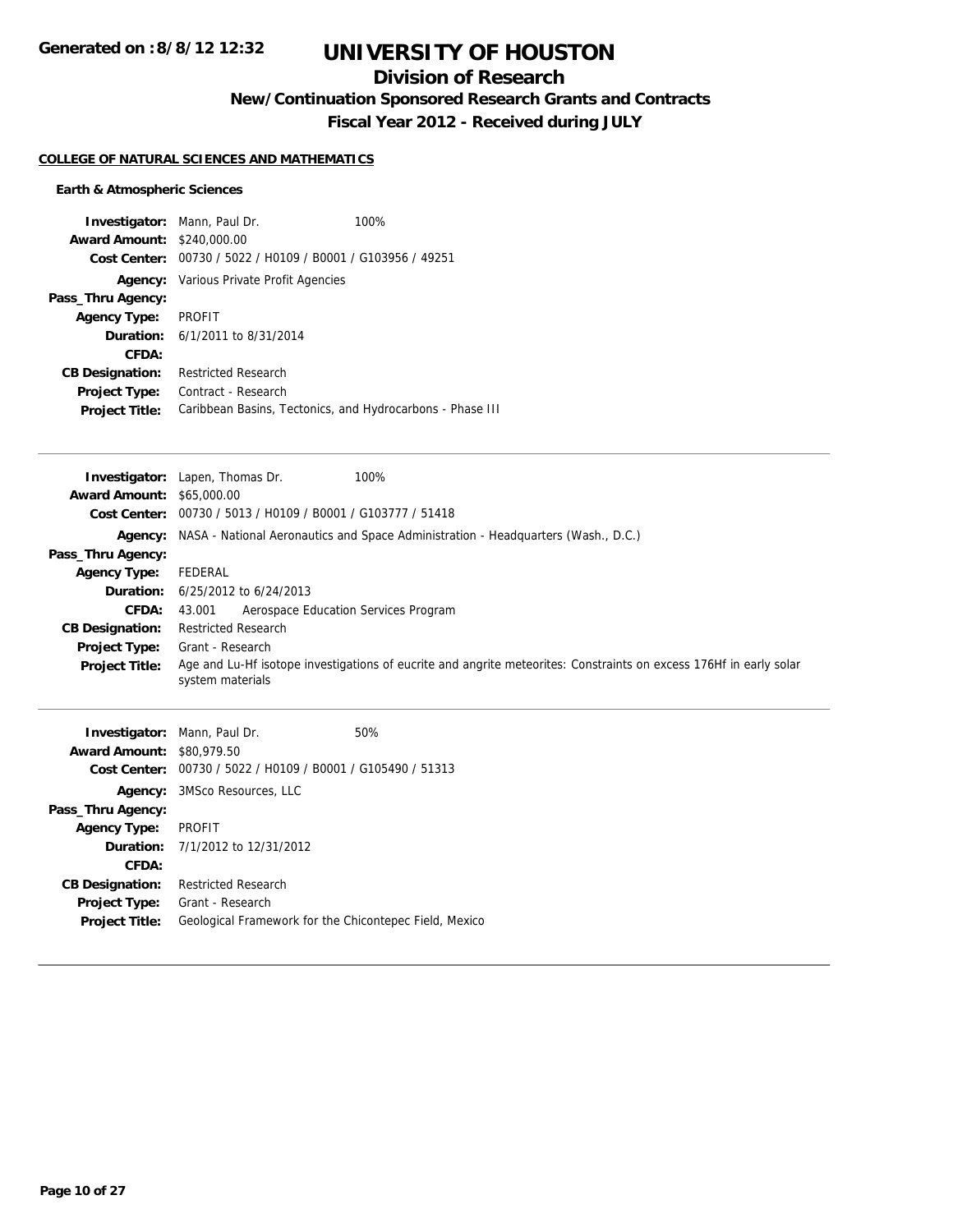## **Division of Research**

**New/Continuation Sponsored Research Grants and Contracts**

**Fiscal Year 2012 - Received during JULY**

#### **COLLEGE OF NATURAL SCIENCES AND MATHEMATICS**

#### **Earth & Atmospheric Sciences**

**Investigator:** Bhattacharya, Janok Dr. 100% **Award Amount:** \$35,000.00 **Cost Center:** 00730 / 5022 / H0109 / B0001 / G094776 / 40027 **Agency:** Various Private Profit Agencies **Pass\_Thru Agency: Agency Type:** PROFIT **Duration:** 1/1/2007 to 12/31/2012 **CFDA: CB Designation:** Restricted Research **Project Type:** Contract - Research Project Title: Quantitative Sedimentology Research Consortium

|                                  | <b>Investigator:</b> VanNieuwenhuise, Donald Dr. 50%        |
|----------------------------------|-------------------------------------------------------------|
| <b>Award Amount: \$80,979.50</b> |                                                             |
|                                  | Cost Center: 00730 / 5022 / H0109 / B0001 / G105490 / 51313 |
|                                  | <b>Agency:</b> 3MSco Resources, LLC                         |
| Pass_Thru Agency:                |                                                             |
| <b>Agency Type:</b>              | <b>PROFIT</b>                                               |
|                                  | <b>Duration:</b> $7/1/2012$ to $12/31/2012$                 |
| CFDA:                            |                                                             |
| <b>CB Designation:</b>           | <b>Restricted Research</b>                                  |
| <b>Project Type:</b>             | Grant - Research                                            |
| <b>Project Title:</b>            | Geological Framework for the Chicontepec Field, Mexico      |
|                                  |                                                             |

## **Mathematics**

|                                  | <b>Investigator:</b> Paulsen, Vern I. Dr.<br>100%                  |
|----------------------------------|--------------------------------------------------------------------|
| <b>Award Amount: \$69,885,00</b> |                                                                    |
|                                  | Cost Center: 00730 / 5013 / H0110 / B0001 / G102458 / 49356        |
| Agency:                          | National Science Foundation                                        |
| Pass_Thru Agency:                |                                                                    |
| <b>Agency Type:</b>              | FEDERAL                                                            |
|                                  | <b>Duration:</b> 8/15/2011 to 7/31/2014                            |
| <b>CFDA:</b>                     | Mathematical and Physical Sciences<br>47.049                       |
| <b>CB Designation:</b>           | <b>Restricted Research</b>                                         |
| <b>Project Type:</b>             | Grant - Research                                                   |
| <b>Project Title:</b>            | Tensor Products of Operator Systems and the Kadison-Singer Problem |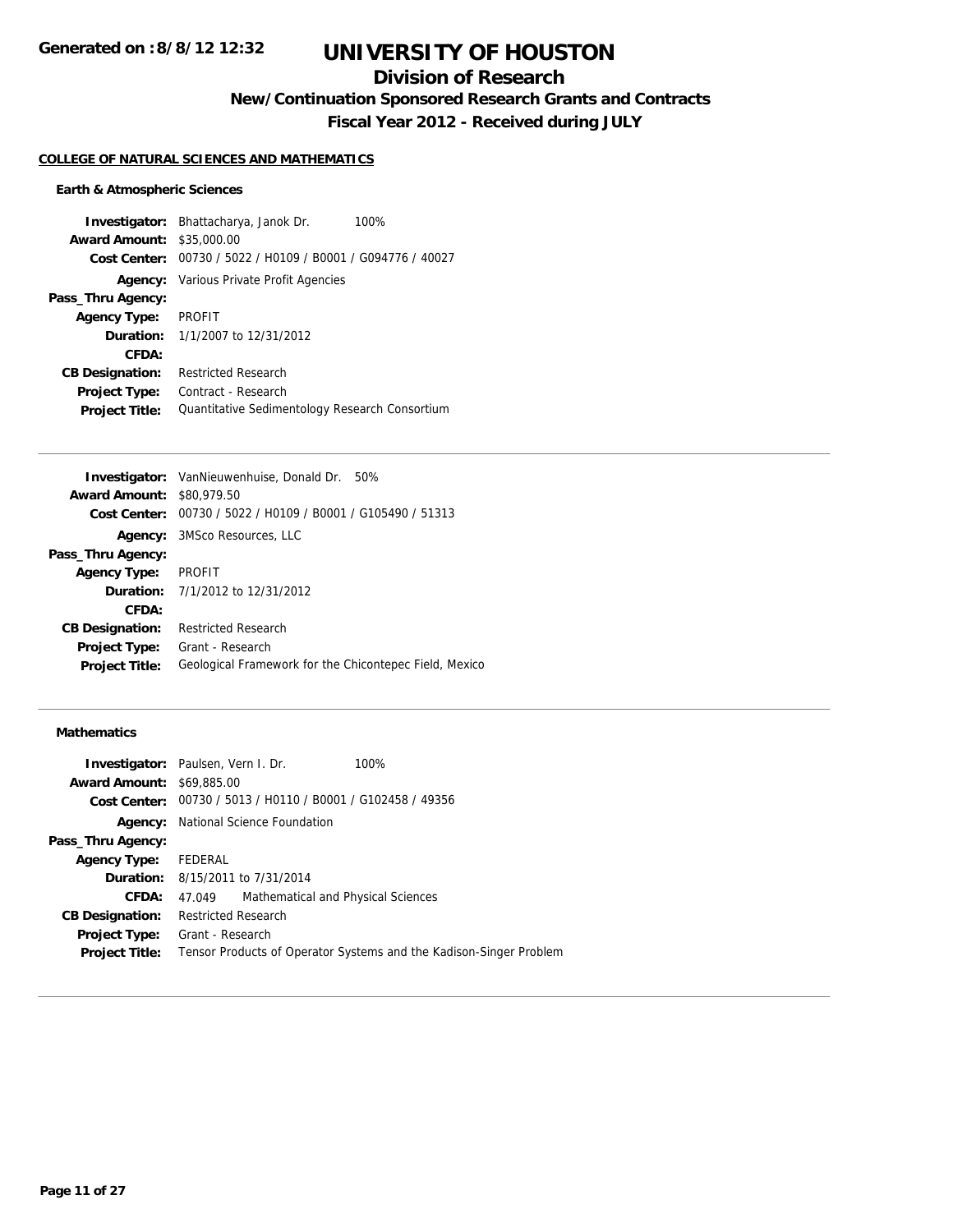# **Division of Research**

**New/Continuation Sponsored Research Grants and Contracts**

**Fiscal Year 2012 - Received during JULY**

## **COLLEGE OF NATURAL SCIENCES AND MATHEMATICS**

## **Mathematics**

| <b>Investigator:</b> Qiu, Jingmei Dr. |                            |                                        | 100%                                                          |
|---------------------------------------|----------------------------|----------------------------------------|---------------------------------------------------------------|
| <b>Award Amount: \$185,500.00</b>     |                            |                                        |                                                               |
|                                       |                            |                                        | Cost Center: 00730 / 5013 / H0110 / B0001 / G104759 / 51399   |
| Agency:                               |                            | National Science Foundation            |                                                               |
| Pass_Thru Agency:                     |                            |                                        |                                                               |
| <b>Agency Type:</b>                   | FEDERAL                    |                                        |                                                               |
|                                       |                            | <b>Duration:</b> 8/1/2012 to 7/31/2015 |                                                               |
| <b>CFDA:</b>                          | 47.049                     | Mathematical and Physical Sciences     |                                                               |
| <b>CB Designation:</b>                | <b>Restricted Research</b> |                                        |                                                               |
| Project Type:                         | Grant - Research           |                                        |                                                               |
| <b>Project Title:</b>                 |                            |                                        | A High Order Semi-Lagrangian Approach for the Vlasov Equation |

|                      |                                    | 100%                                                                                                                                                                                                                                                                                             |
|----------------------|------------------------------------|--------------------------------------------------------------------------------------------------------------------------------------------------------------------------------------------------------------------------------------------------------------------------------------------------|
|                      |                                    |                                                                                                                                                                                                                                                                                                  |
|                      |                                    |                                                                                                                                                                                                                                                                                                  |
|                      |                                    |                                                                                                                                                                                                                                                                                                  |
|                      |                                    |                                                                                                                                                                                                                                                                                                  |
| Agency Type: FEDERAL |                                    |                                                                                                                                                                                                                                                                                                  |
|                      |                                    |                                                                                                                                                                                                                                                                                                  |
|                      | Mathematical and Physical Sciences |                                                                                                                                                                                                                                                                                                  |
|                      |                                    |                                                                                                                                                                                                                                                                                                  |
|                      |                                    |                                                                                                                                                                                                                                                                                                  |
|                      |                                    | Dynamics of Asynchronous Networks, Adaptation and Visualization                                                                                                                                                                                                                                  |
|                      |                                    | <b>Investigator:</b> Field, Michael Dr.<br><b>Award Amount: \$286,925.00</b><br>Cost Center: 00730 / 5013 / H0110 / B0001 / G104648 / 51339<br><b>Agency:</b> National Science Foundation<br><b>Duration:</b> 7/15/2012 to 6/30/2015<br>47.049<br><b>Restricted Research</b><br>Grant - Research |

## **Physics**

| <b>Investigator:</b> Bensaoula, Abdelhak Dr.<br>100%                                                 |
|------------------------------------------------------------------------------------------------------|
| <b>Award Amount: \$40,500.00</b>                                                                     |
| Cost Center: 00730 / 5013 / H0112 / B0001 / G105529 / 51354                                          |
| Integrated Micro Sensors, Inc.                                                                       |
| <b>Pass_Thru Agency:</b> NASA - National Aeronautics and Space Administration - Stennis Space Center |
| FEDERAL                                                                                              |
| <b>Duration:</b> $7/2/2012$ to $6/30/2013$                                                           |
| National Aeronautics and Space Administration<br>43.000                                              |
| <b>Restricted Research</b>                                                                           |
| Grant - Research                                                                                     |
| Epitaxial Lattice Matched Buffers Layers for InGaN Photovoltaic Conversion Devices                   |
|                                                                                                      |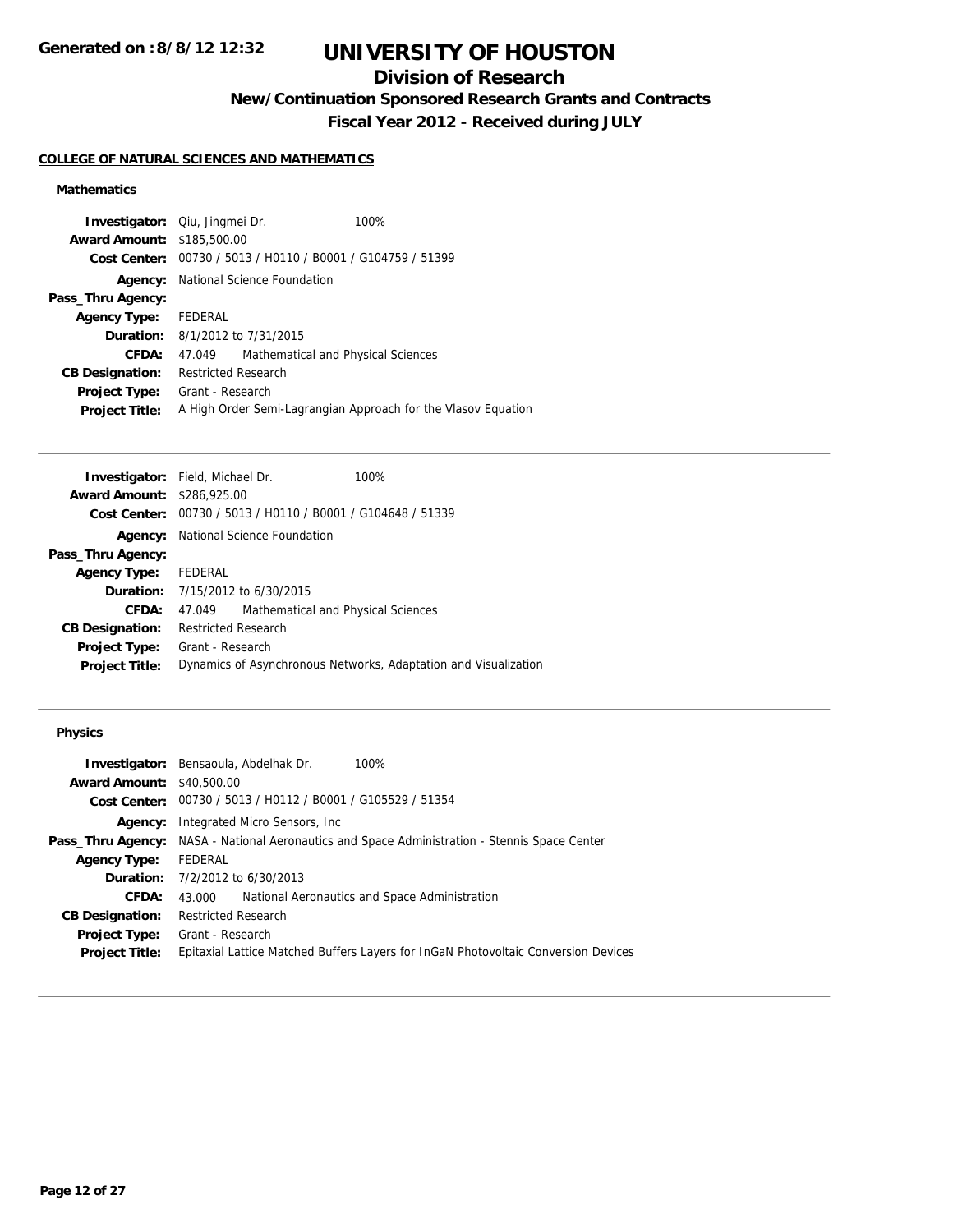# **Division of Research**

**New/Continuation Sponsored Research Grants and Contracts**

**Fiscal Year 2012 - Received during JULY**

## **COLLEGE OF NATURAL SCIENCES AND MATHEMATICS**

## **Physics**

| <b>Award Amount: \$5,879.40</b> | <b>Investigator:</b> Cheung, Margaret Dr.                   | 60%                                           |  |
|---------------------------------|-------------------------------------------------------------|-----------------------------------------------|--|
|                                 |                                                             |                                               |  |
|                                 | Cost Center: 00730 / 5014 / H0112 / B0001 / G104626 / 50433 |                                               |  |
| Agency:                         | Texas Higher Education Coordinating Board                   |                                               |  |
| Pass_Thru Agency:               | U.S. Department of Education                                |                                               |  |
| <b>Agency Type:</b>             | FEDERAL                                                     |                                               |  |
|                                 | <b>Duration:</b> 2/1/2012 to 4/30/2013                      |                                               |  |
| CFDA:                           | 84.367                                                      | <b>Improving Teacher Quality State Grants</b> |  |
| <b>CB Designation:</b>          | Non Restricted Research                                     |                                               |  |
| <b>Project Type:</b>            | Grant - Research                                            |                                               |  |
| <b>Project Title:</b>           | Teaching High School Physics Using Inguiry                  |                                               |  |

|                                                             |                                    | 50%                                                                                                                                                                                                               |
|-------------------------------------------------------------|------------------------------------|-------------------------------------------------------------------------------------------------------------------------------------------------------------------------------------------------------------------|
| <b>Award Amount: \$12,240.00</b>                            |                                    |                                                                                                                                                                                                                   |
| Cost Center: 00730 / 5013 / H0112 / C0001 / G105572 / 51342 |                                    |                                                                                                                                                                                                                   |
|                                                             |                                    |                                                                                                                                                                                                                   |
| National Science Foundation<br>Pass_Thru Agency:            |                                    |                                                                                                                                                                                                                   |
| FEDERAL                                                     |                                    |                                                                                                                                                                                                                   |
|                                                             |                                    |                                                                                                                                                                                                                   |
| 47.049                                                      | Mathematical and Physical Sciences |                                                                                                                                                                                                                   |
|                                                             |                                    |                                                                                                                                                                                                                   |
|                                                             |                                    |                                                                                                                                                                                                                   |
|                                                             |                                    |                                                                                                                                                                                                                   |
|                                                             |                                    | <b>Investigator:</b> Dubois, Robert Dr.<br><b>Agency:</b> University of Notre Dame<br><b>Duration:</b> 9/1/2011 to 8/31/2012<br>Non Research<br>Grant - Public Service<br>UH Quarknet Program FY2012(2011 - 2012) |

|                                  | <b>Investigator:</b> Gunaratne, Gemunu H. Dr.<br>100%                                                                                                              |
|----------------------------------|--------------------------------------------------------------------------------------------------------------------------------------------------------------------|
| <b>Award Amount: \$25,000.00</b> |                                                                                                                                                                    |
|                                  | Cost Center: 00730 / 5043 / H0112 / B0001 / G105419 / 51291                                                                                                        |
|                                  | <b>Agency:</b> Spectral Energies, LLC                                                                                                                              |
|                                  | <b>Pass_Thru Agency:</b> U.S. Air Force Office of Scientific Research                                                                                              |
| <b>Agency Type:</b>              | FEDERAL                                                                                                                                                            |
|                                  | <b>Duration:</b> 5/16/2012 to 2/11/2013                                                                                                                            |
| <b>CFDA:</b>                     | Air Force Defense Research Sciences Program<br>12.800                                                                                                              |
| <b>CB Designation:</b>           | <b>Restricted Research</b>                                                                                                                                         |
| <b>Project Type:</b>             | Contract - Research                                                                                                                                                |
| <b>Project Title:</b>            | High-Bandwidth Laser-Based Measurements and Modeling for Thermoacoustic Instabilities in High-Pressure<br>Combustors for Aerospace Fuels and Emerging Alternatives |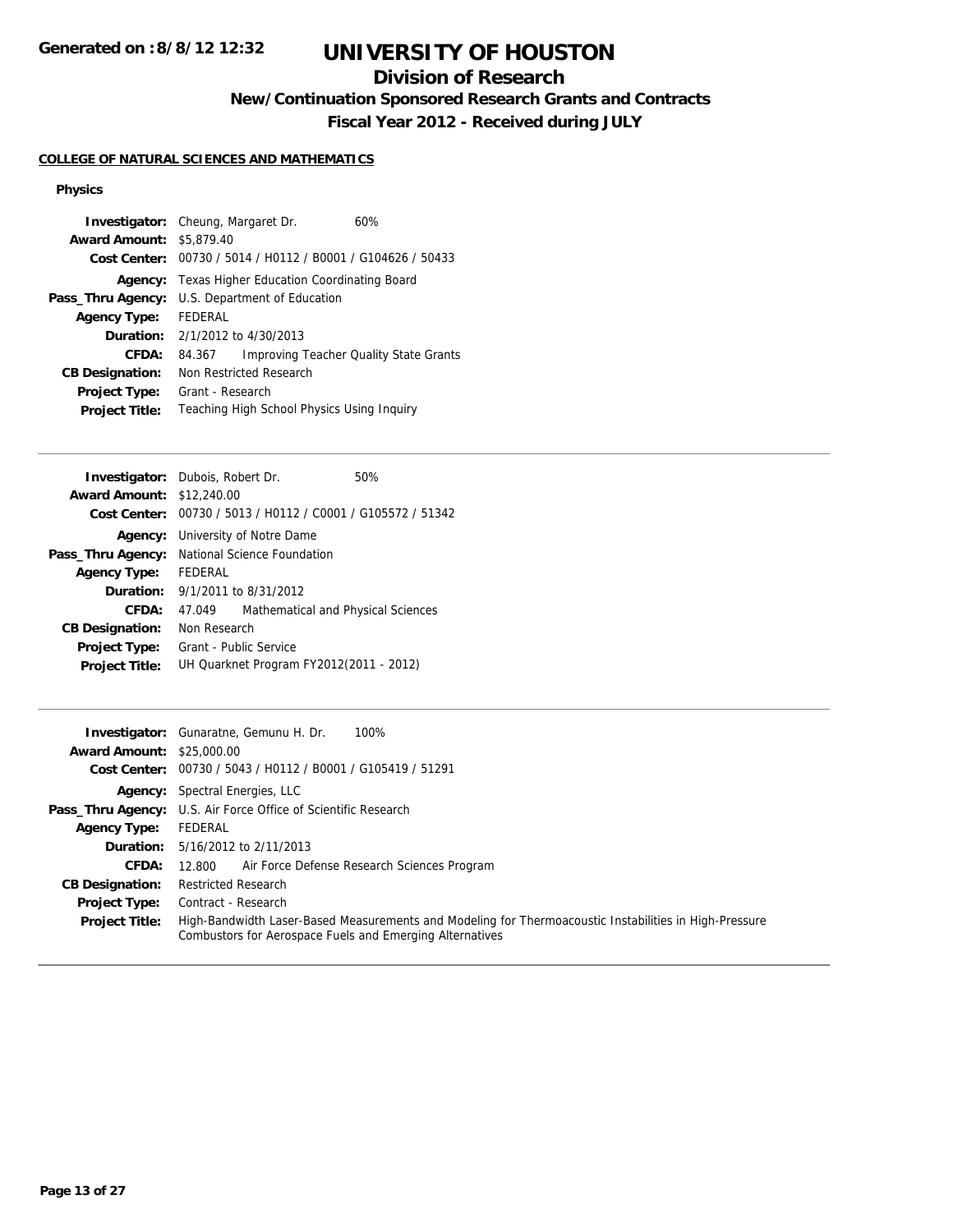## **Division of Research**

**New/Continuation Sponsored Research Grants and Contracts**

**Fiscal Year 2012 - Received during JULY**

## **COLLEGE OF NATURAL SCIENCES AND MATHEMATICS**

## **Physics**

|         |                                    | 50%                                                                                                                                                                                                                                                                                                                                                      |
|---------|------------------------------------|----------------------------------------------------------------------------------------------------------------------------------------------------------------------------------------------------------------------------------------------------------------------------------------------------------------------------------------------------------|
|         |                                    |                                                                                                                                                                                                                                                                                                                                                          |
|         |                                    |                                                                                                                                                                                                                                                                                                                                                          |
|         |                                    |                                                                                                                                                                                                                                                                                                                                                          |
|         |                                    |                                                                                                                                                                                                                                                                                                                                                          |
| FFDFRAL |                                    |                                                                                                                                                                                                                                                                                                                                                          |
|         |                                    |                                                                                                                                                                                                                                                                                                                                                          |
| 47.049  | Mathematical and Physical Sciences |                                                                                                                                                                                                                                                                                                                                                          |
|         |                                    |                                                                                                                                                                                                                                                                                                                                                          |
|         |                                    |                                                                                                                                                                                                                                                                                                                                                          |
|         |                                    |                                                                                                                                                                                                                                                                                                                                                          |
|         |                                    | <b>Investigator:</b> Pinsky, Lawrence S. Dr.<br><b>Award Amount: \$12,240.00</b><br>Cost Center: 00730 / 5013 / H0112 / C0001 / G105572 / 51342<br><b>Agency:</b> University of Notre Dame<br>National Science Foundation<br><b>Duration:</b> 9/1/2011 to 8/31/2012<br>Non Research<br>Grant - Public Service<br>UH Quarknet Program FY2012(2011 - 2012) |

#### **COLLEGE OF OPTOMETRY**

## **Optometry, Community**

| <b>Investigator:</b> Smith III, Earl L. Dr.                 | 100%                                  |
|-------------------------------------------------------------|---------------------------------------|
| <b>Award Amount: \$195,660.00</b>                           |                                       |
| Cost Center: 00730 / 5021 / H0114 / B0001 / G090297 / 35093 |                                       |
| <b>Agency:</b> Brien Holden Vision Institute                |                                       |
|                                                             |                                       |
| Agency Type: UNIVERSITY                                     |                                       |
| <b>Duration:</b> $6/1/2004$ to $6/30/2015$                  |                                       |
|                                                             |                                       |
| <b>Restricted Research</b>                                  |                                       |
|                                                             |                                       |
| Optical Intervention                                        |                                       |
|                                                             | Special Research Agreement - Research |

|                                  | <b>Investigator:</b> Leach, Norman Dr.                      | 100%                                                                            |
|----------------------------------|-------------------------------------------------------------|---------------------------------------------------------------------------------|
|                                  |                                                             |                                                                                 |
| <b>Award Amount: \$20,061.50</b> |                                                             |                                                                                 |
|                                  | Cost Center: 00730 / 5022 / H0114 / B0001 / G105578 / 51367 |                                                                                 |
|                                  | <b>Agency:</b> Alcon Research Limited                       |                                                                                 |
| Pass_Thru Agency:                |                                                             |                                                                                 |
| <b>Agency Type:</b>              | PROFIT                                                      |                                                                                 |
|                                  | <b>Duration:</b> 7/1/2012 to 7/1/2013                       |                                                                                 |
| CFDA:                            |                                                             |                                                                                 |
| <b>CB Designation:</b>           | <b>Restricted Research</b>                                  |                                                                                 |
| <b>Project Type:</b>             | Contract - Research                                         |                                                                                 |
| <b>Project Title:</b>            |                                                             | Alcon C-12-004 A Comparison of Silicone Hydrogel Lenses: Colored vs Non-Colored |
|                                  |                                                             |                                                                                 |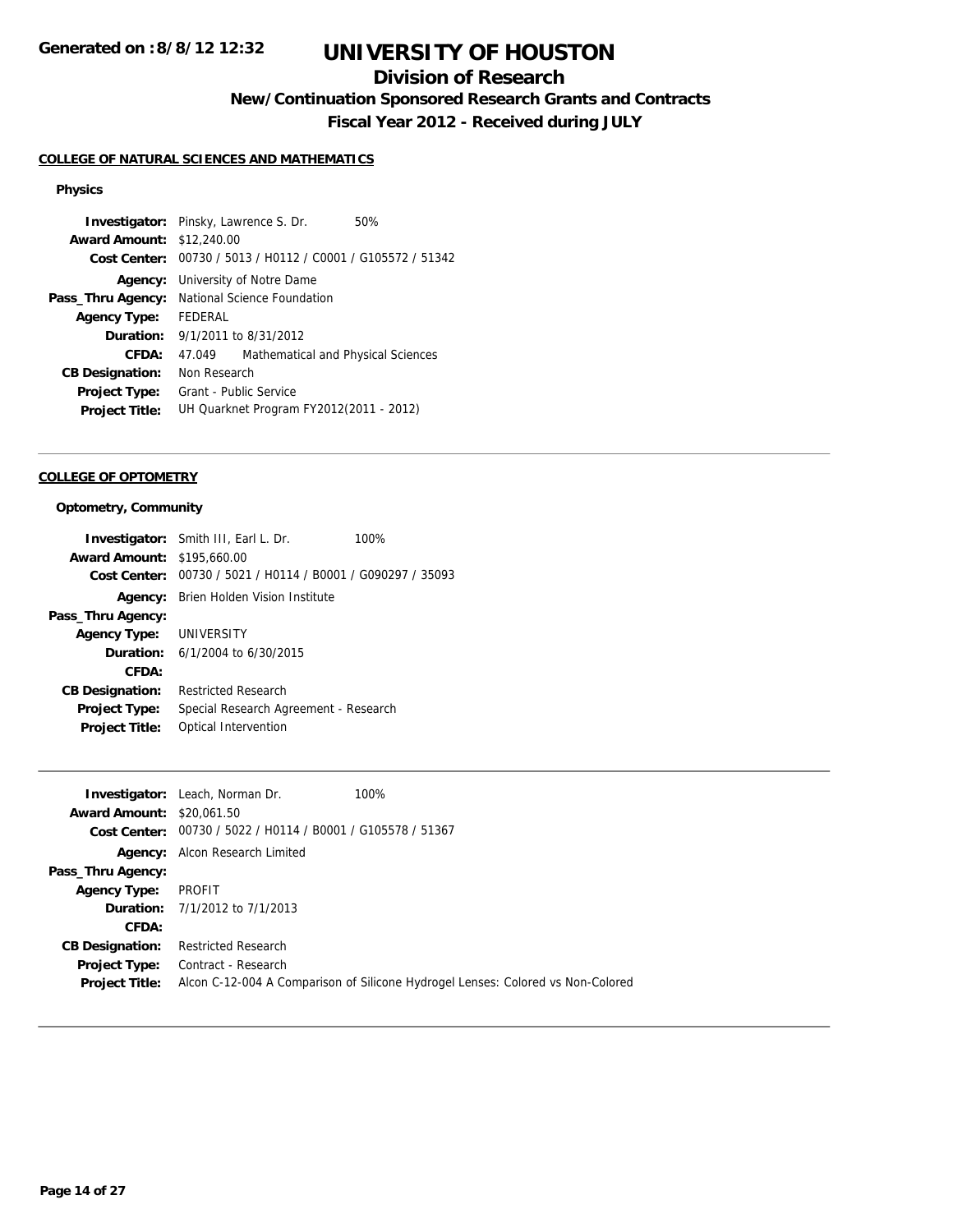## **Division of Research**

**New/Continuation Sponsored Research Grants and Contracts**

**Fiscal Year 2012 - Received during JULY**

## **COLLEGE OF OPTOMETRY**

#### **Optometry, Community**

**Investigator:** Nichols, Jason Dr. 100% **Award Amount:** \$6,000.00 **Cost Center:** 00730 / 5022 / H0114 / B0001 / G104356 / 49818 **Agency:** Johnson & Johnson Vision Care Division **Pass\_Thru Agency: Agency Type:** PROFIT **Duration:** 10/1/2011 to 11/30/2012 **CFDA: CB Designation:** Restricted Research **Project Type:** Contract - Research **Project Title:** JJVCI Service Agreement

### **COLLEGE OF PHARMACY**

#### **Heart and Kidney Institute**

|                                   | <b>Investigator:</b> Asghar, Mohammad Dr.<br>50%                                 |
|-----------------------------------|----------------------------------------------------------------------------------|
| <b>Award Amount: \$153,750.00</b> |                                                                                  |
|                                   | Cost Center: 00730 / 5013 / H0117 / B0001 / G103420 / 49540                      |
|                                   | <b>Agency:</b> National Institute on Aging                                       |
| Pass_Thru Agency:                 |                                                                                  |
| <b>Agency Type:</b>               | FEDERAL                                                                          |
|                                   | <b>Duration:</b> 9/15/2011 to 7/31/2013                                          |
| CFDA:                             | Aging Research<br>93.866                                                         |
| <b>CB Designation:</b>            | <b>Restricted Research</b>                                                       |
| <b>Project Type:</b>              | Grant - Research                                                                 |
| <b>Project Title:</b>             | Renal Dopmaine and Angiotension II Receptor Function in Age-Related Hypertension |

## **Pharmacological and Pharmaceutical Sciences**

|                                  | 100%<br><b>Investigator:</b> Eriksen, Jason Dr.                                                     |
|----------------------------------|-----------------------------------------------------------------------------------------------------|
| <b>Award Amount: \$26,505.00</b> |                                                                                                     |
|                                  | Cost Center: 00730 / 5013 / H0117 / B0001 / G104013 / 49326                                         |
|                                  | <b>Agency:</b> Methodist Hospital Research Institute                                                |
|                                  | Pass_Thru Agency: U.S. Army Medical Research and Material Command                                   |
| <b>Agency Type:</b>              | FEDERAL                                                                                             |
|                                  | <b>Duration:</b> 9/29/2010 to 9/28/2012                                                             |
| <b>CFDA:</b>                     | 12.420 Military Medical Research and Development                                                    |
| <b>CB Designation:</b>           | <b>Restricted Research</b>                                                                          |
|                                  | <b>Project Type:</b> Grant - Research                                                               |
| <b>Project Title:</b>            | Nanoparticle-based Molecular Imaging of Cerebral Amyloid Angiopathy, A Major Risk Factor for Stroke |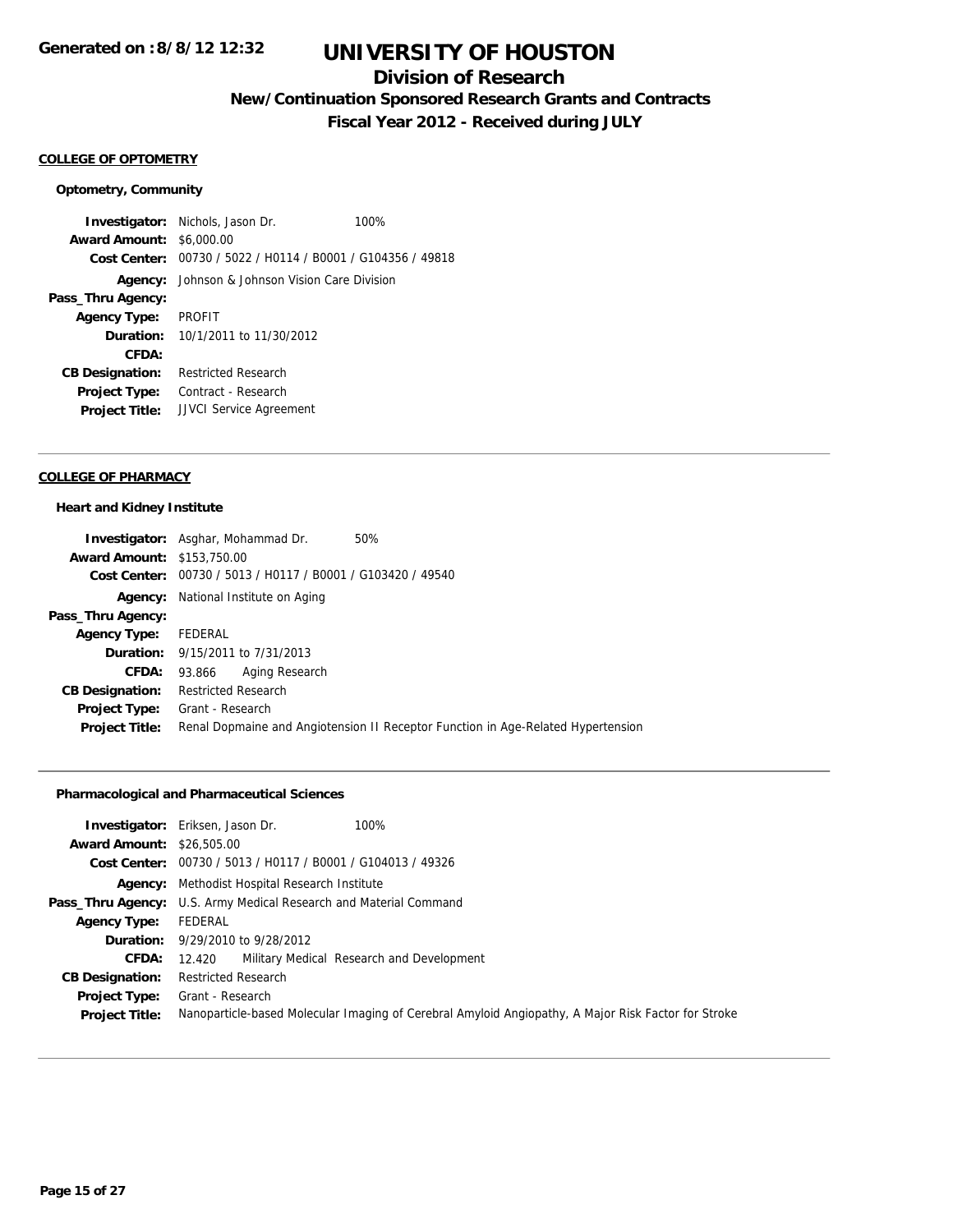# **Division of Research**

**New/Continuation Sponsored Research Grants and Contracts**

**Fiscal Year 2012 - Received during JULY**

### **COLLEGE OF PHARMACY**

## **Pharmacological and Pharmaceutical Sciences**

|                                   | <b>Investigator:</b> Das, Joydip Dr.   | 64%                                                               |  |
|-----------------------------------|----------------------------------------|-------------------------------------------------------------------|--|
| <b>Award Amount: \$114,000.00</b> |                                        |                                                                   |  |
|                                   |                                        | Cost Center: 00730 / 5013 / H0117 / B0001 / G102544 / 49564       |  |
|                                   |                                        | <b>Agency:</b> National Institute on Alcohol Abuse and Alcoholism |  |
| Pass_Thru Agency:                 |                                        |                                                                   |  |
| <b>Agency Type:</b>               | FEDERAL                                |                                                                   |  |
|                                   | <b>Duration:</b> 9/5/2011 to 6/30/2013 |                                                                   |  |
| CFDA:                             | 93.273                                 | Alcohol Research Programs                                         |  |
| <b>CB Designation:</b>            | <b>Restricted Research</b>             |                                                                   |  |
| <b>Project Type:</b>              | Grant - Research                       |                                                                   |  |
| <b>Project Title:</b>             |                                        | Characterization of a novel presynaptic target for ethanol action |  |

|                                                             |  | 100%                                                                                                                                                                                                                                                                                          |
|-------------------------------------------------------------|--|-----------------------------------------------------------------------------------------------------------------------------------------------------------------------------------------------------------------------------------------------------------------------------------------------|
|                                                             |  |                                                                                                                                                                                                                                                                                               |
| Cost Center: 00730 / 5013 / H0117 / B0001 / G105196 / 51292 |  |                                                                                                                                                                                                                                                                                               |
|                                                             |  |                                                                                                                                                                                                                                                                                               |
|                                                             |  |                                                                                                                                                                                                                                                                                               |
| FEDERAL                                                     |  |                                                                                                                                                                                                                                                                                               |
|                                                             |  |                                                                                                                                                                                                                                                                                               |
| 93.855                                                      |  | Allergy, Immunology, and Transplantation Research                                                                                                                                                                                                                                             |
|                                                             |  |                                                                                                                                                                                                                                                                                               |
|                                                             |  |                                                                                                                                                                                                                                                                                               |
|                                                             |  | NECO004: Small Molecule Screening and Medicinal Chemistry Core (Core C)                                                                                                                                                                                                                       |
|                                                             |  | <b>Investigator:</b> Cuny, Gregory<br><b>Award Amount: \$18,838,00</b><br><b>Agency:</b> Harvard Medical School<br><b>Pass_Thru Agency:</b> National Institute of Allergy and Infectious Diseases<br><b>Duration:</b> 3/1/2012 to 2/28/2013<br><b>Restricted Research</b><br>Grant - Research |

|                                   | <b>Investigator:</b> Asghar, Mohammad Dr.<br>50%                                 |
|-----------------------------------|----------------------------------------------------------------------------------|
| <b>Award Amount: \$153,750.00</b> |                                                                                  |
|                                   | Cost Center: 00730 / 5013 / H0117 / B0001 / G103420 / 49540                      |
| Agency:                           | National Institute on Aging                                                      |
| Pass_Thru Agency:                 |                                                                                  |
| <b>Agency Type:</b>               | FEDERAL                                                                          |
|                                   | <b>Duration:</b> 9/15/2011 to 7/31/2013                                          |
| CFDA:                             | Aging Research<br>93.866                                                         |
| <b>CB Designation:</b>            | <b>Restricted Research</b>                                                       |
| <b>Project Type:</b>              | Grant - Research                                                                 |
| <b>Project Title:</b>             | Renal Dopmaine and Angiotension II Receptor Function in Age-Related Hypertension |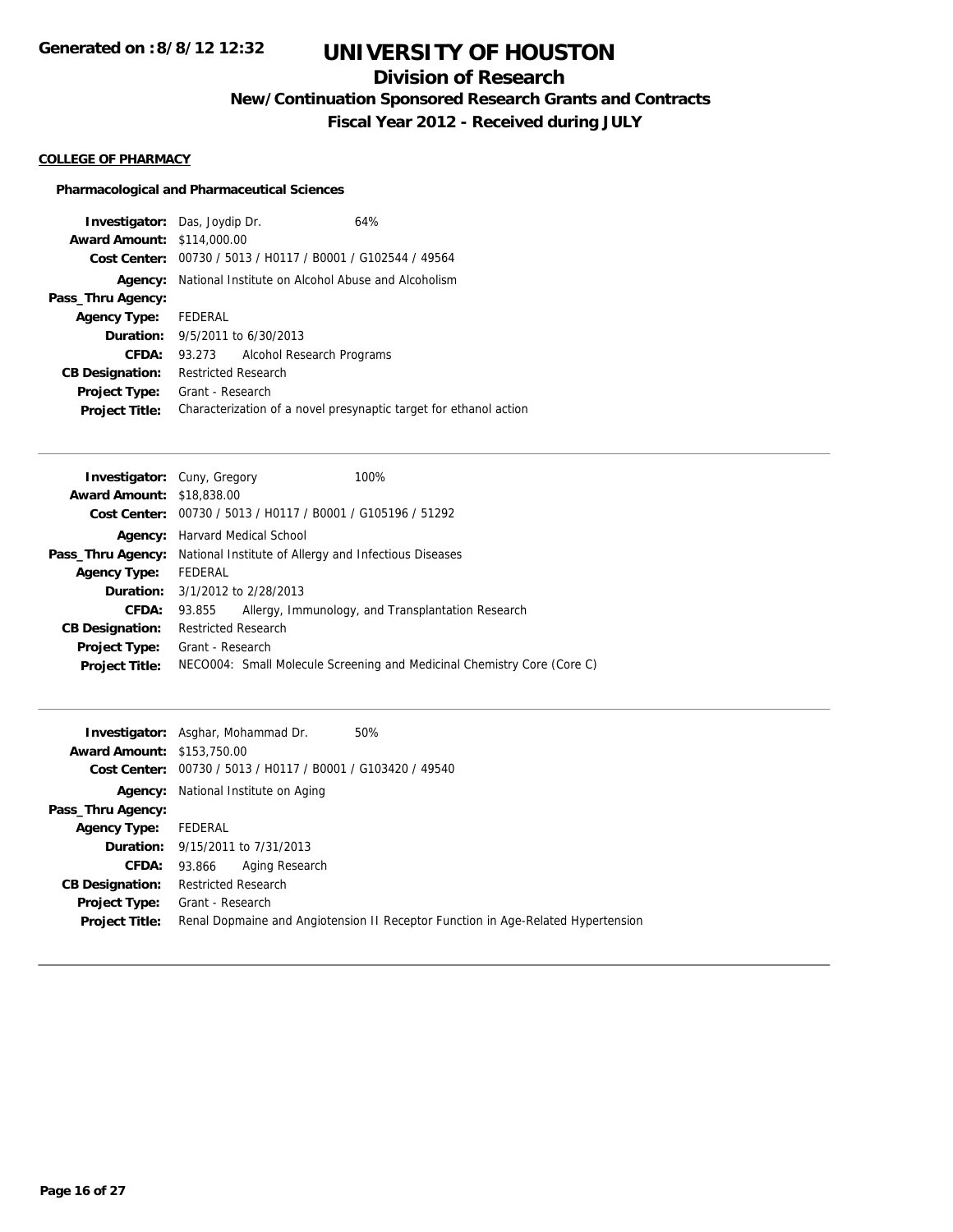# **Division of Research**

**New/Continuation Sponsored Research Grants and Contracts**

**Fiscal Year 2012 - Received during JULY**

### **COLLEGE OF PHARMACY**

#### **Pharmacological and Pharmaceutical Sciences**

**Investigator:** Tejada-Simon, Maria Dr. 100% **Award Amount:** \$88,961.00 **Cost Center:** 00730 / 5021 / H0117 / B0001 / G103169 / 48891 **Agency:** FRAXA Research Foundation **Pass\_Thru Agency: Agency Type:** FOUNDATION **Duration:** 8/1/2011 to 7/31/2013 **CFDA: CB Designation:** Restricted Research **Project Type:** Grant - Research **Project Title:** Small Rho GTPases, a potential therapeutic target for Fragile X syndrome

#### **CULLEN COLLEGE OF ENGINEERING**

#### **Biomedical Engineering**

| <b>Investigator:</b> Larin, Kirill Dr. |                                            |                                              | 100%                                                        |
|----------------------------------------|--------------------------------------------|----------------------------------------------|-------------------------------------------------------------|
| <b>Award Amount: \$434,468.00</b>      |                                            |                                              |                                                             |
|                                        |                                            |                                              | Cost Center: 00730 / 5013 / H0071 / B0001 / G103851 / 51329 |
|                                        | <b>Agency:</b> National Eye Institute      |                                              |                                                             |
| Pass_Thru Agency:                      |                                            |                                              |                                                             |
| <b>Agency Type:</b> FEDERAL            |                                            |                                              |                                                             |
|                                        | <b>Duration:</b> $6/1/2012$ to $5/31/2015$ |                                              |                                                             |
| CFDA:                                  | 93.867 Vision Research                     |                                              |                                                             |
| <b>CB Designation:</b>                 | <b>Restricted Research</b>                 |                                              |                                                             |
| Project Type:                          | Grant - Research                           |                                              |                                                             |
| <b>Project Title:</b>                  |                                            | Optical Coherence Elastography of the Cornea |                                                             |

## **Center for Innovative Grouting Materials and Tech**

|                                   | <b>Investigator:</b> Vipulanandan, Cumaraswamy D80%                                                         |
|-----------------------------------|-------------------------------------------------------------------------------------------------------------|
| <b>Award Amount: \$120,000.00</b> |                                                                                                             |
| Cost Center:                      | 00730 / 5022 / H0069 / B0001 / G105580 / 51408                                                              |
| Agency:                           | Chevron Energy Technology Company                                                                           |
| Pass_Thru Agency:                 |                                                                                                             |
| <b>Agency Type:</b>               | <b>PROFIT</b>                                                                                               |
|                                   | <b>Duration:</b> $7/1/2012$ to $2/28/2013$                                                                  |
| CFDA:                             |                                                                                                             |
| <b>CB Designation:</b>            | <b>Restricted Research</b>                                                                                  |
| <b>Project Type:</b>              | Contract - Research                                                                                         |
| <b>Project Title:</b>             | Innovative Mitigation Methods for Stabilizing<br>High-Pressure/High-Temperature (HP/HT) Deepwater Pipelines |
|                                   |                                                                                                             |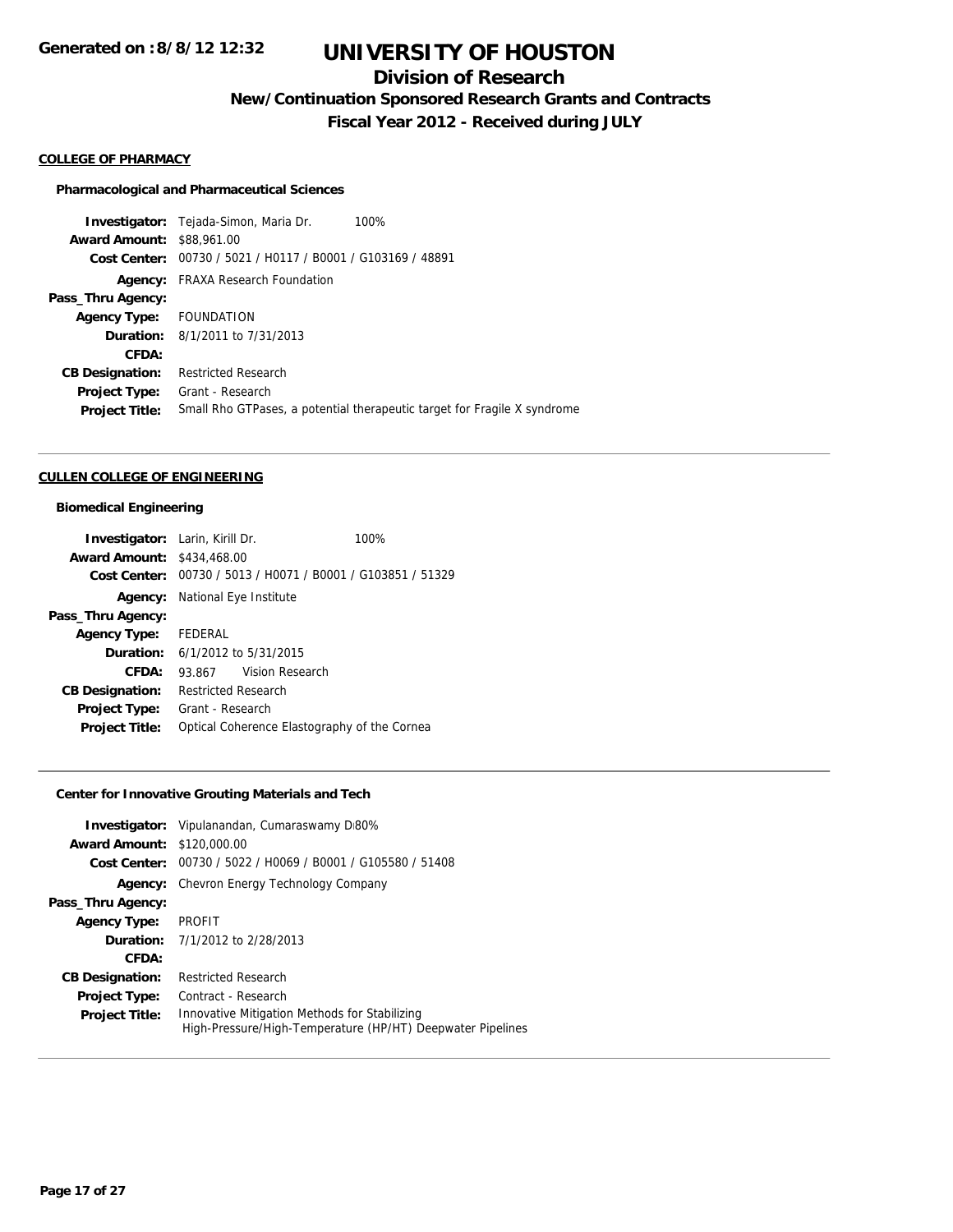## **Division of Research**

**New/Continuation Sponsored Research Grants and Contracts**

**Fiscal Year 2012 - Received during JULY**

## **CULLEN COLLEGE OF ENGINEERING**

## **Chemical Engineering**

| <b>Investigator:</b> Stein, Gila Dr.<br><b>Award Amount:</b> | \$18,500.00                                 | 100%                                                        |
|--------------------------------------------------------------|---------------------------------------------|-------------------------------------------------------------|
|                                                              |                                             | Cost Center: 00730 / 5022 / H0067 / B0001 / G105329 / 51396 |
|                                                              | <b>Agency:</b> Dow Chemical                 |                                                             |
| Pass_Thru Agency:                                            |                                             |                                                             |
| <b>Agency Type:</b>                                          | <b>PROFIT</b>                               |                                                             |
|                                                              | <b>Duration:</b> $6/4/2012$ to $12/31/2012$ |                                                             |
| CFDA:                                                        |                                             |                                                             |
| <b>CB Designation:</b>                                       | <b>Restricted Research</b>                  |                                                             |
| <b>Project Type:</b>                                         | Contract - Research                         |                                                             |
| <b>Project Title:</b>                                        |                                             | Resists for top-down and bottom-up lithography              |

| <b>Investigator:</b> Stein, Gila Dr. |                                                                | 100% |
|--------------------------------------|----------------------------------------------------------------|------|
| <b>Award Amount: \$80,000.00</b>     |                                                                |      |
|                                      | Cost Center: 00730 / 1011 / H0067 / B0023 / G104751 / 51346    |      |
|                                      | <b>Agency:</b> Texas Higher Education Coordinating Board - ARP |      |
| Pass_Thru Agency:                    |                                                                |      |
| Agency Type:                         | STATE                                                          |      |
|                                      | <b>Duration:</b> $7/1/2012$ to $8/31/2014$                     |      |
| CFDA:                                |                                                                |      |
| <b>CB Designation:</b>               | Non Restricted Research                                        |      |
| Project Type:                        | Grant - Research                                               |      |
| <b>Project Title:</b>                | Beam-directed assembly of conductive polymer nanostructures    |      |
|                                      |                                                                |      |

|                                  | 100%<br><b>Investigator:</b> Rimer, Jeffrey Dr.                             |
|----------------------------------|-----------------------------------------------------------------------------|
| <b>Award Amount: \$80,000.00</b> |                                                                             |
|                                  | Cost Center: 00730 / 1011 / H0067 / B0023 / G104750 / 51345                 |
| Agency:                          | Texas Higher Education Coordinating Board - ARP                             |
| Pass_Thru Agency:                |                                                                             |
| <b>Agency Type:</b>              | <b>STATE</b>                                                                |
|                                  | <b>Duration:</b> 7/1/2012 to 8/31/2014                                      |
| CFDA:                            |                                                                             |
| <b>CB Designation:</b>           | Non Restricted Research                                                     |
| <b>Project Type:</b>             | Grant - Research                                                            |
| <b>Project Title:</b>            | Designing New Platforms for Tailored Crystallization of Nanoporous Zeolites |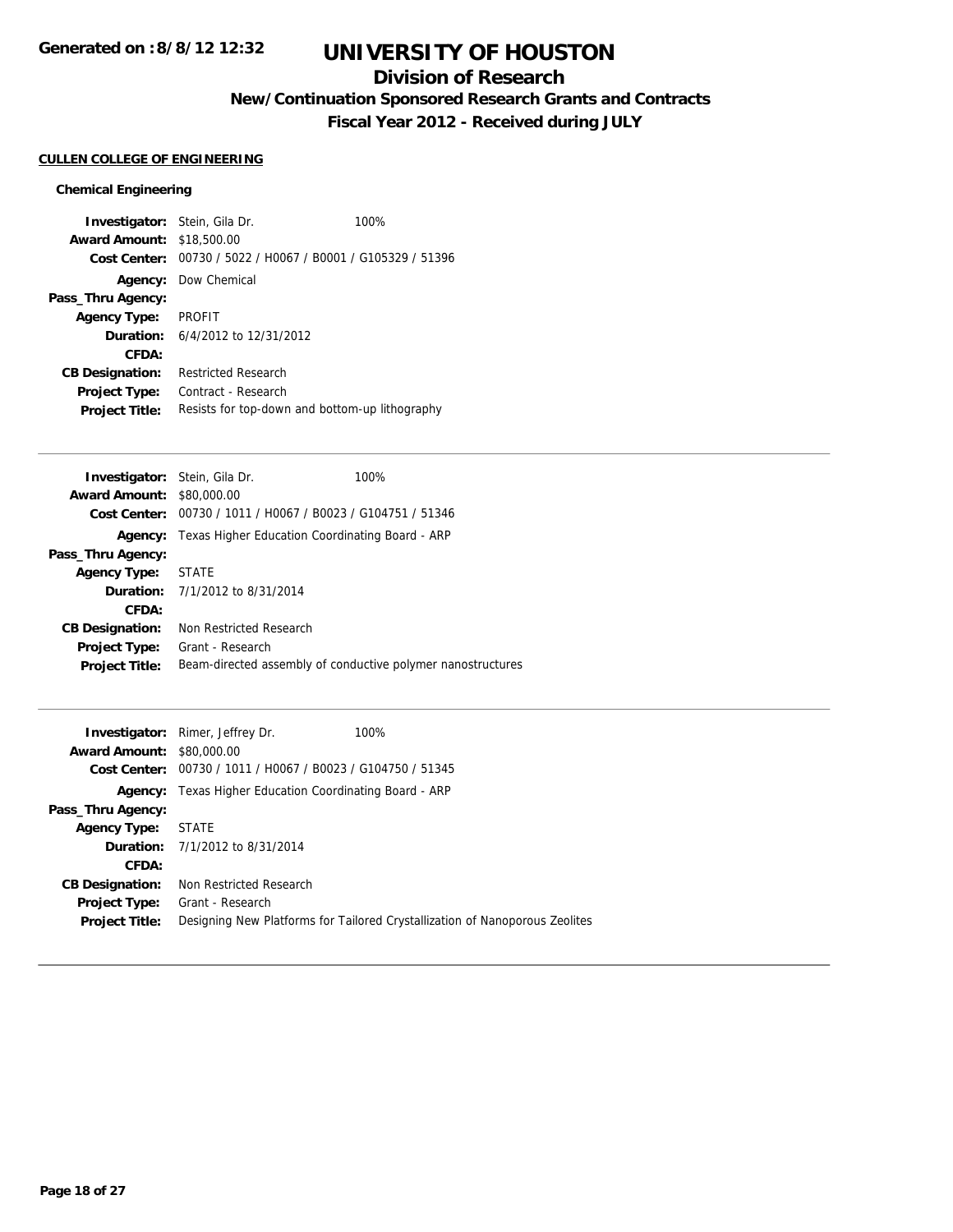## **Division of Research**

**New/Continuation Sponsored Research Grants and Contracts**

**Fiscal Year 2012 - Received during JULY**

### **CULLEN COLLEGE OF ENGINEERING**

## **Chemical Engineering**

|                                  | 25%<br><b>Investigator:</b> Economides, M. J. Dr.                                                                                                                                                    |
|----------------------------------|------------------------------------------------------------------------------------------------------------------------------------------------------------------------------------------------------|
| <b>Award Amount: \$32,130.00</b> |                                                                                                                                                                                                      |
|                                  | Cost Center: 00730 / 5043 / H0067 / B0001 / G102834 / 51343                                                                                                                                          |
|                                  | <b>Agency:</b> CSI Technologies, LLC                                                                                                                                                                 |
|                                  | <b>Pass_Thru Agency:</b> U.S. Department of Energy                                                                                                                                                   |
| <b>Agency Type:</b>              | FEDERAL                                                                                                                                                                                              |
|                                  | <b>Duration:</b> 4/25/2012 to 4/24/2014                                                                                                                                                              |
| <b>CFDA:</b>                     | Fossil Energy Research and Development<br>81.089                                                                                                                                                     |
| <b>CB Designation:</b>           | <b>Restricted Research</b>                                                                                                                                                                           |
| <b>Project Type:</b>             | Contract - Research                                                                                                                                                                                  |
| <b>Project Title:</b>            | Lowering Drilling Cost, Improving Operational Safety, and Reducing Environmental Impact Through Zonal Isolation<br>Improvements for Horizontal Wells Drilled in the Marcellus and Haynesville Shales |

|                                  | 75%<br><b>Investigator:</b> Nikolaou, Michael Dr.                                                                                                                                                    |  |  |
|----------------------------------|------------------------------------------------------------------------------------------------------------------------------------------------------------------------------------------------------|--|--|
| <b>Award Amount: \$96,390.00</b> |                                                                                                                                                                                                      |  |  |
|                                  | Cost Center: 00730 / 5043 / H0067 / B0001 / G102834 / 51343                                                                                                                                          |  |  |
|                                  | <b>Agency:</b> CSI Technologies, LLC                                                                                                                                                                 |  |  |
|                                  | <b>Pass_Thru Agency:</b> U.S. Department of Energy                                                                                                                                                   |  |  |
| <b>Agency Type:</b>              | FEDERAL                                                                                                                                                                                              |  |  |
|                                  | <b>Duration:</b> $4/25/2012$ to $4/24/2014$                                                                                                                                                          |  |  |
| <b>CFDA:</b>                     | Fossil Energy Research and Development<br>81.089                                                                                                                                                     |  |  |
| <b>CB Designation:</b>           | <b>Restricted Research</b>                                                                                                                                                                           |  |  |
| <b>Project Type:</b>             | Contract - Research                                                                                                                                                                                  |  |  |
| <b>Project Title:</b>            | Lowering Drilling Cost, Improving Operational Safety, and Reducing Environmental Impact Through Zonal Isolation<br>Improvements for Horizontal Wells Drilled in the Marcellus and Haynesville Shales |  |  |

| <b>Award Amount: \$1,905.00</b>               | 100%<br><b>Investigator:</b> Cirino, Patrick Dr.<br>Cost Center: 00730 / 5013 / H0067 / B0001 / G104155 / 49749 |  |  |
|-----------------------------------------------|-----------------------------------------------------------------------------------------------------------------|--|--|
|                                               | <b>Agency:</b> The Pennsylvania State University                                                                |  |  |
|                                               | Pass_Thru Agency: National Science Foundation                                                                   |  |  |
| <b>Agency Type:</b>                           | FEDERAL                                                                                                         |  |  |
|                                               | <b>Duration:</b> $7/1/2011$ to $6/30/2013$                                                                      |  |  |
| <b>CFDA:</b>                                  | Engineering Grants<br>47.041                                                                                    |  |  |
| <b>CB Designation:</b>                        | <b>Restricted Research</b>                                                                                      |  |  |
| <b>Project Type:</b><br><b>Project Title:</b> | Grant - Research<br>Computational Modeling and Design of Cytochrome P450 Reactivity and Substrate Specificity   |  |  |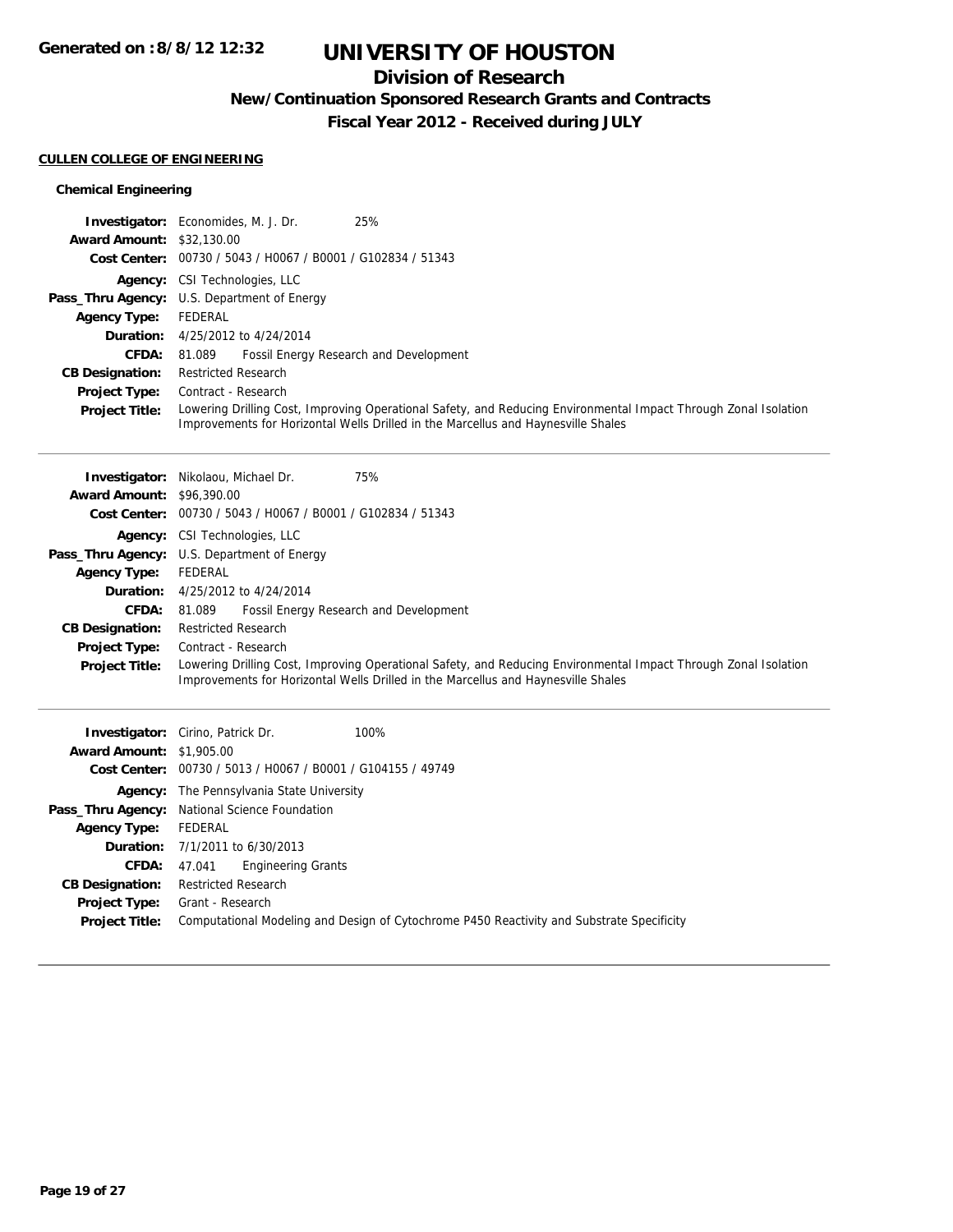**Generated on :8/8/12 12:32**

# **UNIVERSITY OF HOUSTON**

## **Division of Research**

**New/Continuation Sponsored Research Grants and Contracts**

**Fiscal Year 2012 - Received during JULY**

## **CULLEN COLLEGE OF ENGINEERING**

## **Civil Engineering**

|                                   | 100%<br>Investigator: Lee, Hyongki Dr.                                                                       |  |  |
|-----------------------------------|--------------------------------------------------------------------------------------------------------------|--|--|
| <b>Award Amount: \$150,173.00</b> |                                                                                                              |  |  |
|                                   | Cost Center: 00730 / 5013 / H0068 / B0001 / G105108 / 51357                                                  |  |  |
|                                   | <b>Agency:</b> NASA - National Aeronautics and Space Administration - Goddard Space Flight Center            |  |  |
| Pass_Thru Agency:                 |                                                                                                              |  |  |
| <b>Agency Type:</b>               | FEDERAL                                                                                                      |  |  |
|                                   | <b>Duration:</b> 5/26/2012 to 5/25/2016                                                                      |  |  |
| <b>CFDA:</b>                      | Aerospace Education Services Program<br>43.001                                                               |  |  |
| <b>CB Designation:</b>            | <b>Restricted Research</b>                                                                                   |  |  |
| Project Type:                     | Grant - Research                                                                                             |  |  |
| <b>Project Title:</b>             | Enhancement of GRACE Temporal Gravity Field Solutions to Study Terrestrial Water Dynamics in the Congo Basin |  |  |

|                                  | 10%<br><b>Investigator:</b> Glennie, Craig Dr.                                                                    |  |  |
|----------------------------------|-------------------------------------------------------------------------------------------------------------------|--|--|
| <b>Award Amount: \$65,324.30</b> |                                                                                                                   |  |  |
|                                  | Cost Center: 00730 / 5013 / H0068 / B0001 / G101750 / 46656                                                       |  |  |
|                                  | <b>Agency:</b> National Science Foundation                                                                        |  |  |
| Pass_Thru Agency:                |                                                                                                                   |  |  |
| <b>Agency Type:</b>              | FEDERAL                                                                                                           |  |  |
|                                  | <b>Duration:</b> 4/1/2010 to 7/31/2013                                                                            |  |  |
| <b>CFDA:</b>                     | Geosciences<br>47.050                                                                                             |  |  |
| <b>CB Designation:</b>           | <b>Restricted Research</b>                                                                                        |  |  |
| Project Type:                    | Grant - Research                                                                                                  |  |  |
| <b>Project Title:</b>            | Transfer of the NCALM Facilities, Its Resources and the Funds from University of Florida to University of Houston |  |  |

| <b>Award Amount: \$195,972.90</b> | 30%<br><b>Investigator:</b> Carter, William Dr.<br>Cost Center: 00730 / 5013 / H0068 / B0001 / G101750 / 46656    |
|-----------------------------------|-------------------------------------------------------------------------------------------------------------------|
|                                   | <b>Agency:</b> National Science Foundation                                                                        |
| Pass_Thru Agency:                 |                                                                                                                   |
| Agency Type:                      | FEDERAL                                                                                                           |
|                                   | <b>Duration:</b> 4/1/2010 to 7/31/2013                                                                            |
| <b>CFDA:</b>                      | Geosciences<br>47.050                                                                                             |
| <b>CB Designation:</b>            | <b>Restricted Research</b>                                                                                        |
| <b>Project Type:</b>              | Grant - Research                                                                                                  |
| <b>Project Title:</b>             | Transfer of the NCALM Facilities, Its Resources and the Funds from University of Florida to University of Houston |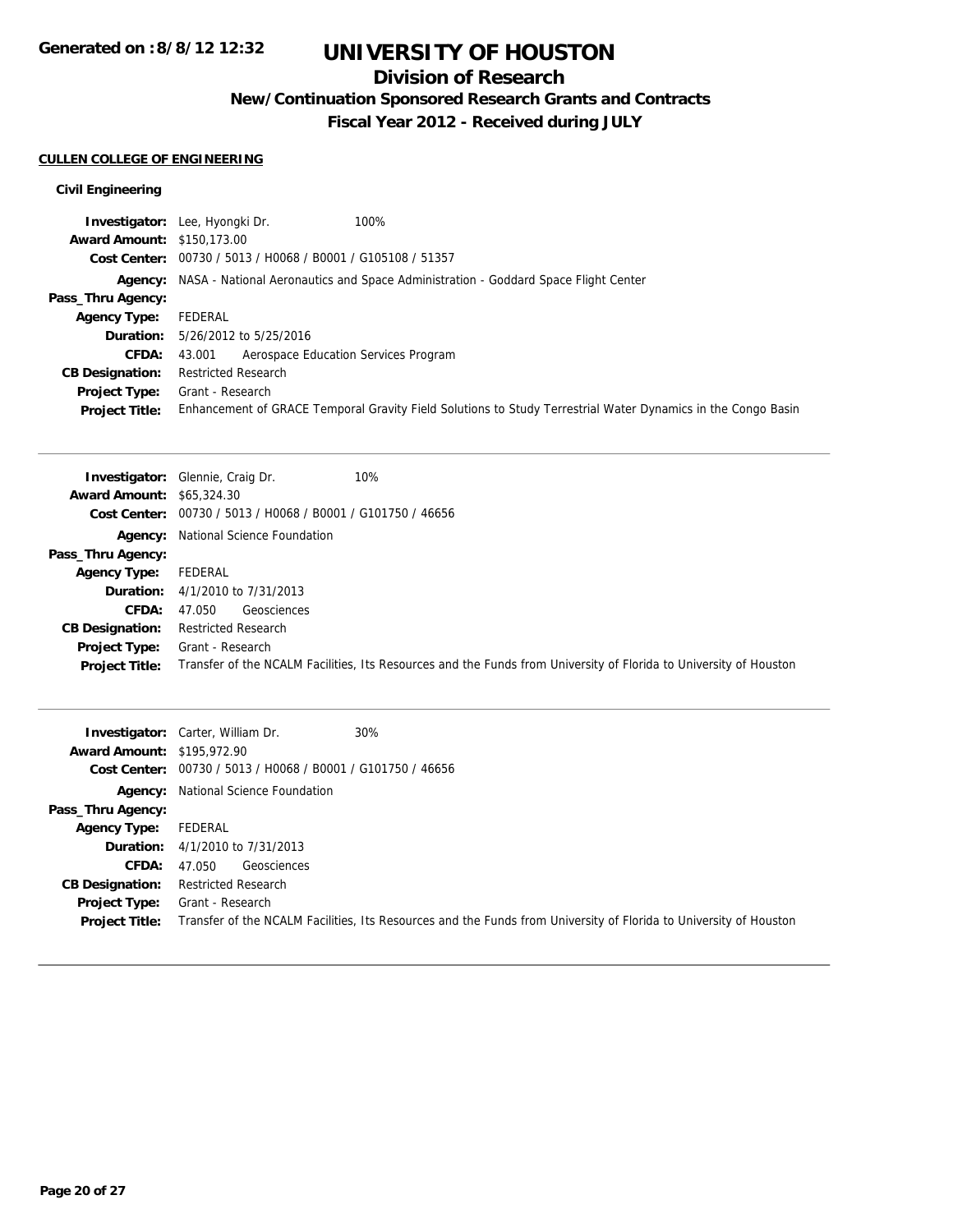## **Division of Research**

**New/Continuation Sponsored Research Grants and Contracts**

**Fiscal Year 2012 - Received during JULY**

### **CULLEN COLLEGE OF ENGINEERING**

## **Civil Engineering**

|                                   | <b>Investigator:</b> Shrestha, Ramesh Dr.<br>60%                                                                  |  |
|-----------------------------------|-------------------------------------------------------------------------------------------------------------------|--|
| <b>Award Amount: \$391,945.80</b> |                                                                                                                   |  |
|                                   | Cost Center: 00730 / 5013 / H0068 / B0001 / G101750 / 46656                                                       |  |
|                                   | <b>Agency:</b> National Science Foundation                                                                        |  |
| Pass_Thru Agency:                 |                                                                                                                   |  |
| <b>Agency Type:</b>               | FEDERAL                                                                                                           |  |
|                                   | <b>Duration:</b> 4/1/2010 to 7/31/2013                                                                            |  |
| <b>CFDA:</b>                      | Geosciences<br>47.050                                                                                             |  |
| <b>CB Designation:</b>            | <b>Restricted Research</b>                                                                                        |  |
| <b>Project Type:</b>              | Grant - Research                                                                                                  |  |
| <b>Project Title:</b>             | Transfer of the NCALM Facilities, Its Resources and the Funds from University of Florida to University of Houston |  |

## **Electrical & Computer Engineering**

|                                   | 100%<br><b>Investigator:</b> Contreras-Vidal, Jose Dr.                       |  |
|-----------------------------------|------------------------------------------------------------------------------|--|
| <b>Award Amount: \$151,113.00</b> |                                                                              |  |
|                                   | Cost Center: 00730 / 5013 / H0070 / B0001 / G104881 / 50628                  |  |
|                                   | <b>Agency:</b> University of Maryland College Park                           |  |
|                                   | <b>Pass_Thru Agency:</b> National Institutes of Health                       |  |
| <b>Agency Type:</b>               | FEDERAL                                                                      |  |
|                                   | <b>Duration:</b> $1/1/2012$ to $6/30/2013$                                   |  |
| CFDA:                             | 93.865 Center for Research for Mothers and Children                          |  |
| <b>CB Designation:</b>            | <b>Restricted Research</b>                                                   |  |
| <b>Project Type:</b>              | Grant - Research                                                             |  |
| <b>Project Title:</b>             | Functions and Development of the Mirror Neuron System: Project IV and Core B |  |
|                                   |                                                                              |  |

|                                     | 100%<br><b>Investigator:</b> Roysam, Badrinath Dr.                                                                                                                                     |  |  |
|-------------------------------------|----------------------------------------------------------------------------------------------------------------------------------------------------------------------------------------|--|--|
| <b>Award Amount: \$2,647,584.00</b> |                                                                                                                                                                                        |  |  |
|                                     | Cost Center: 00730 / 5013 / H0070 / B0001 / G103040 / 47928                                                                                                                            |  |  |
|                                     | <b>Agency:</b> Defense Advanced Research Projects Agency                                                                                                                               |  |  |
| Pass_Thru Agency:                   |                                                                                                                                                                                        |  |  |
| <b>Agency Type:</b>                 | FEDERAL                                                                                                                                                                                |  |  |
|                                     | <b>Duration:</b> 1/3/2011 to 3/15/2014                                                                                                                                                 |  |  |
| <b>CFDA:</b>                        | Research and Technology Development<br>12.910                                                                                                                                          |  |  |
| <b>CB Designation:</b>              | <b>Restricted Research</b>                                                                                                                                                             |  |  |
| <b>Project Type:</b>                | Grant - Research                                                                                                                                                                       |  |  |
| <b>Project Title:</b>               | Multi-spectral 3-D Histology & Predictive Statistical Technologies for Identifying the Critical Combinaion of Factors<br>Impacting Long-term Performance of Implanted Neuroprosthetics |  |  |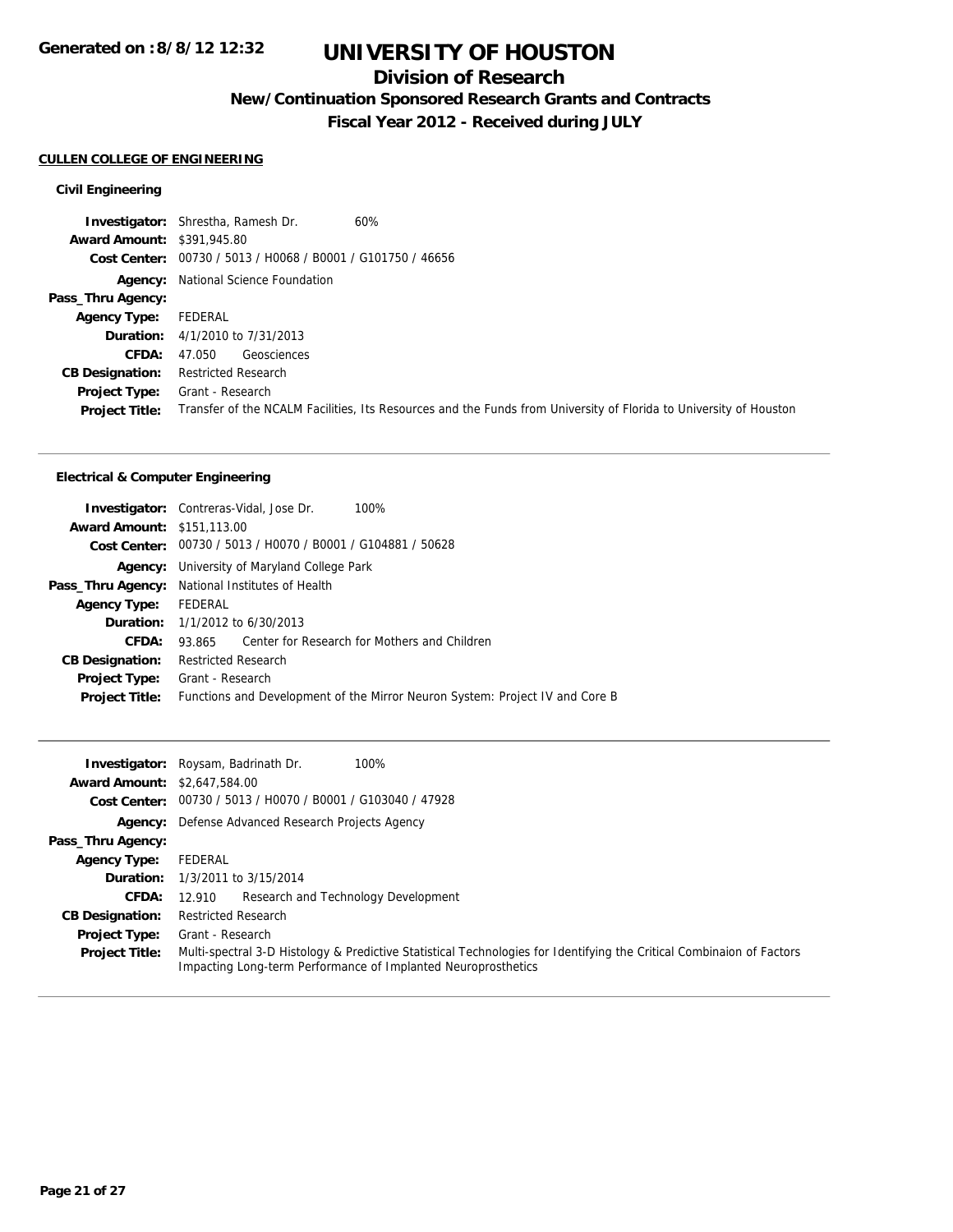## **Division of Research**

**New/Continuation Sponsored Research Grants and Contracts**

**Fiscal Year 2012 - Received during JULY**

## **CULLEN COLLEGE OF ENGINEERING**

#### **Electrical & Computer Engineering**

**Investigator:** Liu, Ce Dr. 100% **Award Amount:** \$25,000.00 **Cost Center:** 00730 / 5022 / H0070 / B0001 / G096869 / 42176 **Agency:** Various Private Profit Agencies **Pass\_Thru Agency: Agency Type:** PROFIT **Duration:** 9/1/2007 to 8/31/2012 **CFDA: CB Designation:** Restricted Research **Project Type:** Grant - Research **Project Title:** Well Logging Consortium

#### **Mechanical Engineering**

| <b>Investigator:</b> Sun, Li Dr.<br><b>Award Amount: \$17,553.40</b> | 20%                                                                                                                                      |  |  |
|----------------------------------------------------------------------|------------------------------------------------------------------------------------------------------------------------------------------|--|--|
|                                                                      | Cost Center: 00730 / 5013 / H0073 / B0001 / G103437 / 49280                                                                              |  |  |
|                                                                      | <b>Agency:</b> National Science Foundation                                                                                               |  |  |
| Pass_Thru Agency:                                                    |                                                                                                                                          |  |  |
| <b>Agency Type:</b>                                                  | FEDERAL                                                                                                                                  |  |  |
|                                                                      | <b>Duration:</b> 9/1/2011 to 8/31/2014                                                                                                   |  |  |
| <b>CFDA:</b>                                                         | <b>Engineering Grants</b><br>47.041                                                                                                      |  |  |
| <b>CB Designation:</b>                                               | <b>Restricted Research</b>                                                                                                               |  |  |
| <b>Project Type:</b>                                                 | Grant - Research                                                                                                                         |  |  |
| <b>Project Title:</b>                                                | Collaborative Research: Magnetic Directed Alignment of Injectable Neural Stem Cell Scaffold for Regeneration After<br>Spinal Cord Injury |  |  |

| Investigator:<br><b>Award Amount: \$70,213.60</b> | 80%<br>Liu, Dong Dr.                                                                                                                     |  |  |
|---------------------------------------------------|------------------------------------------------------------------------------------------------------------------------------------------|--|--|
|                                                   | Cost Center: 00730 / 5013 / H0073 / B0001 / G103437 / 49280                                                                              |  |  |
| Agency:                                           | National Science Foundation                                                                                                              |  |  |
| Pass_Thru Agency:                                 |                                                                                                                                          |  |  |
| <b>Agency Type:</b>                               | FEDERAL                                                                                                                                  |  |  |
|                                                   | <b>Duration:</b> 9/1/2011 to 8/31/2014                                                                                                   |  |  |
| <b>CFDA:</b>                                      | <b>Engineering Grants</b><br>47.041                                                                                                      |  |  |
| <b>CB Designation:</b>                            | <b>Restricted Research</b>                                                                                                               |  |  |
| Project Type:                                     | Grant - Research                                                                                                                         |  |  |
| <b>Project Title:</b>                             | Collaborative Research: Magnetic Directed Alignment of Injectable Neural Stem Cell Scaffold for Regeneration After<br>Spinal Cord Injury |  |  |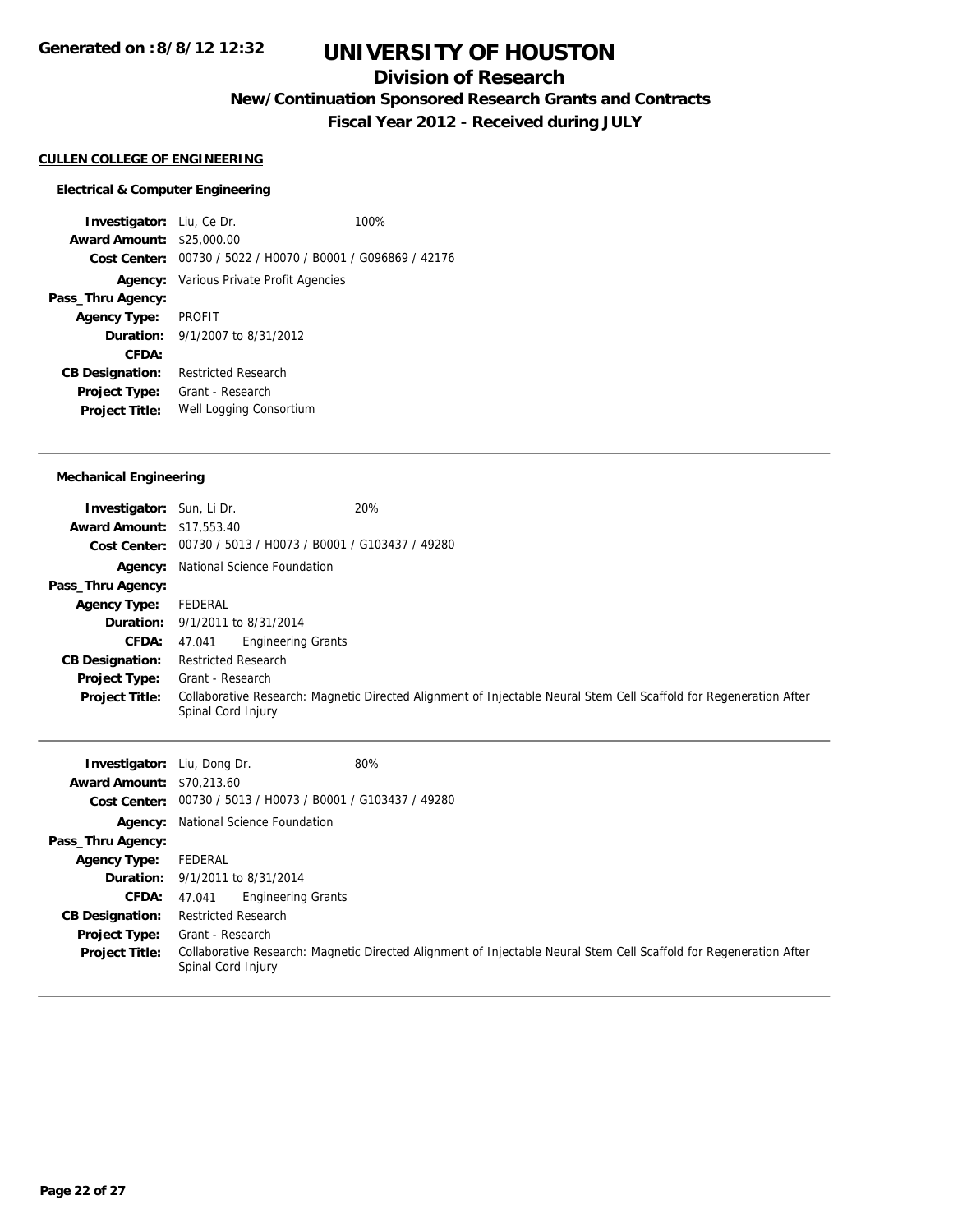## **Division of Research**

**New/Continuation Sponsored Research Grants and Contracts**

**Fiscal Year 2012 - Received during JULY**

## **CULLEN COLLEGE OF ENGINEERING**

#### **Mechanical Engineering**

**Investigator:** Metcalfe, Ralph W. Dr. 100% **Award Amount:** \$58,895.53 **Cost Center:** 00730 / 5022 / H0073 / B0001 / G105472 / 51366 **Agency:** Kalsi Engineering, Inc. **Pass\_Thru Agency: Agency Type:** PROFIT **Duration:** 6/1/2012 to 5/31/2013 **CFDA: CB Designation:** Restricted Research **Project Type:** Grant - Research **Project Title:** Research on Elastomeric Seals

#### **Texas Hurricane Center for Innovative Technology**

|                        | <b>Investigator:</b> Vipulanandan, Cumaraswamy D20%                                                         |
|------------------------|-------------------------------------------------------------------------------------------------------------|
| <b>Award Amount:</b>   | \$30,000.00                                                                                                 |
| Cost Center:           | 00730 / 5022 / H0069 / B0001 / G105580 / 51408                                                              |
| Agency:                | Chevron Energy Technology Company                                                                           |
| Pass_Thru Agency:      |                                                                                                             |
| <b>Agency Type:</b>    | <b>PROFIT</b>                                                                                               |
|                        | <b>Duration:</b> 7/1/2012 to 2/28/2013                                                                      |
| CFDA:                  |                                                                                                             |
| <b>CB Designation:</b> | <b>Restricted Research</b>                                                                                  |
| <b>Project Type:</b>   | Contract - Research                                                                                         |
| <b>Project Title:</b>  | Innovative Mitigation Methods for Stabilizing<br>High-Pressure/High-Temperature (HP/HT) Deepwater Pipelines |

#### **DIVISION OF RESEARCH**

### **Center for Advanced Materials**

|                                  | <b>Investigator:</b> Ignatiev, Alex Dr.                     | 100% |
|----------------------------------|-------------------------------------------------------------|------|
| <b>Award Amount: \$25,000.00</b> |                                                             |      |
|                                  | Cost Center: 00730 / 5022 / H0453 / B0001 / G094095 / 39800 |      |
|                                  | <b>Agency:</b> Various Private Profit Agencies              |      |
| Pass_Thru Agency:                |                                                             |      |
| <b>Agency Type:</b>              | <b>PROFIT</b>                                               |      |
|                                  | <b>Duration:</b> $9/4/2006$ to $6/30/2013$                  |      |
| CFDA:                            |                                                             |      |
| <b>CB Designation:</b>           | <b>Restricted Research</b>                                  |      |
| <b>Project Type:</b>             | Grant - Research                                            |      |
| <b>Project Title:</b>            | <b>CAM Consortium Memberships</b>                           |      |
|                                  |                                                             |      |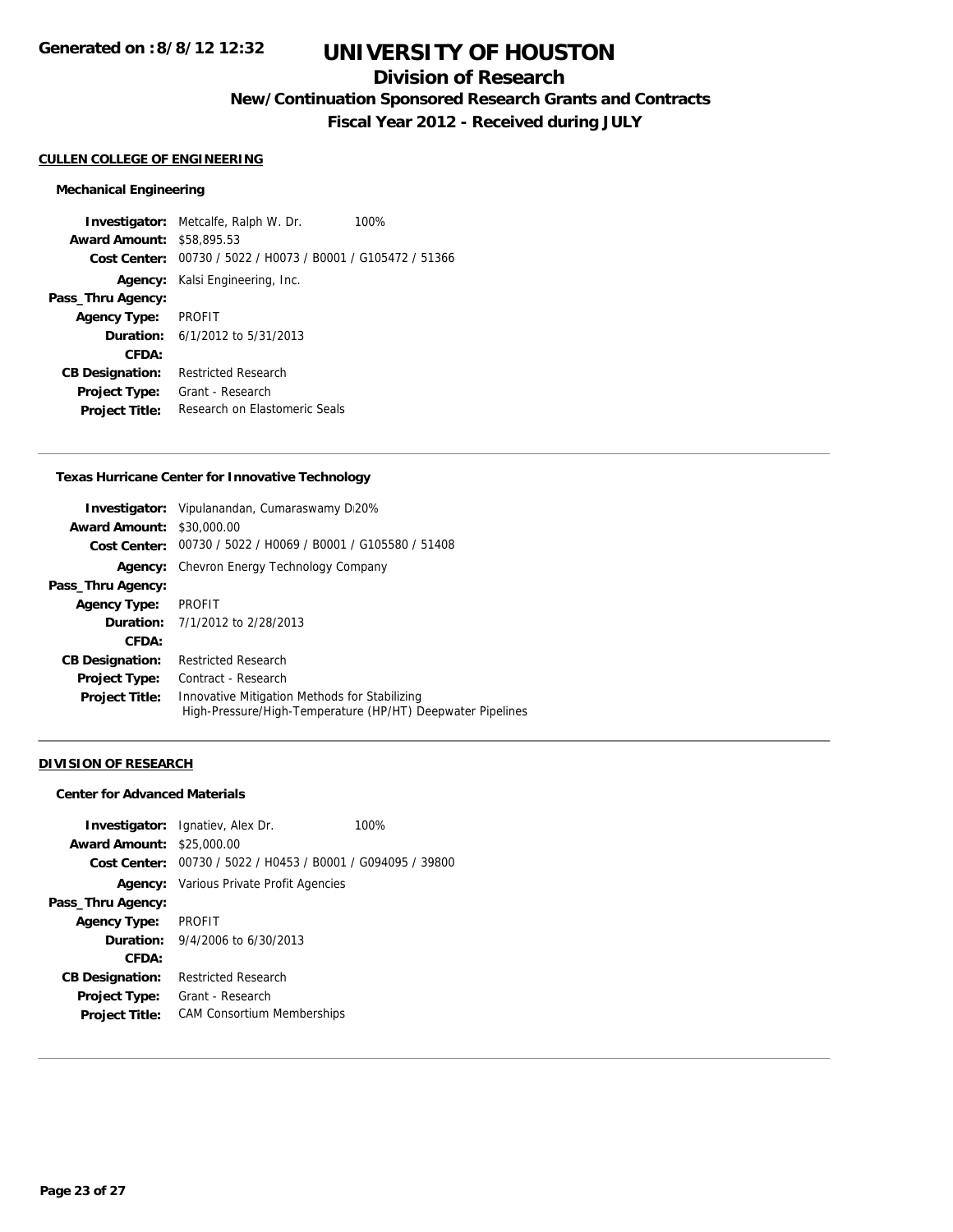## **Division of Research**

**New/Continuation Sponsored Research Grants and Contracts**

**Fiscal Year 2012 - Received during JULY**

### **DIVISION OF RESEARCH**

## **TcSUH**

|                        | <b>Investigator:</b> Cheung, Margaret Dr.        | 40%                                           |
|------------------------|--------------------------------------------------|-----------------------------------------------|
| <b>Award Amount:</b>   | \$3,919.60                                       |                                               |
| Cost Center:           | 00730 / 5014 / H0112 / B0001 / G104626 / 50433   |                                               |
| Agency:                | <b>Texas Higher Education Coordinating Board</b> |                                               |
| Pass_Thru Agency:      | U.S. Department of Education                     |                                               |
| <b>Agency Type:</b>    | FFDFRAI                                          |                                               |
|                        | <b>Duration:</b> 2/1/2012 to 4/30/2013           |                                               |
| CFDA:                  | 84.367                                           | <b>Improving Teacher Quality State Grants</b> |
| <b>CB Designation:</b> | Non Restricted Research                          |                                               |
| <b>Project Type:</b>   | Grant - Research                                 |                                               |
| <b>Project Title:</b>  | Teaching High School Physics Using Inguiry       |                                               |

#### **Texas Learning/Computation Center**

| <b>Award Amount: \$20,869.10</b> | <b>Investigator:</b> Mehta, Paras Dr.<br>10%<br>Cost Center: 00730 / 5013 / H0288 / B0001 / G096157 / 42840 |  |
|----------------------------------|-------------------------------------------------------------------------------------------------------------|--|
|                                  | <b>Agency:</b> Lehigh University                                                                            |  |
|                                  | <b>Pass_Thru Agency:</b> USE DED000; U.S. Department of Education                                           |  |
| <b>Agency Type:</b>              | FEDERAL                                                                                                     |  |
|                                  | <b>Duration:</b> 7/1/2008 to 6/30/2013                                                                      |  |
| <b>CFDA:</b>                     | Special Education Research<br>84.324                                                                        |  |
| <b>CB Designation:</b>           | <b>Restricted Research</b>                                                                                  |  |
| Project Type:                    | Grant - Research                                                                                            |  |
| <b>Project Title:</b>            | National Research & Development Center on Serious Behavior Disorders at the Secondary Level                 |  |

|                                 | <b>Investigator:</b> Carlson, Coleen Dr.<br>10%                     |
|---------------------------------|---------------------------------------------------------------------|
| <b>Award Amount: \$2,883.10</b> |                                                                     |
|                                 | Cost Center: 00730 / 5018 / H0288 / B0001 / G105524 / 51400         |
|                                 | <b>Agency:</b> University of Texas Health Science Center at Houston |
|                                 | <b>Pass_Thru Agency:</b> Texas Education Agency                     |
| <b>Agency Type:</b>             | <b>STATE</b>                                                        |
|                                 | <b>Duration:</b> 9/1/2011 to 8/31/2012                              |
| CFDA:                           |                                                                     |
| <b>CB Designation:</b>          | <b>Restricted Research</b>                                          |
| <b>Project Type:</b>            | Grant - Research                                                    |
| <b>Project Title:</b>           | TPRI & Tejas LEE Print, Distribution and Development                |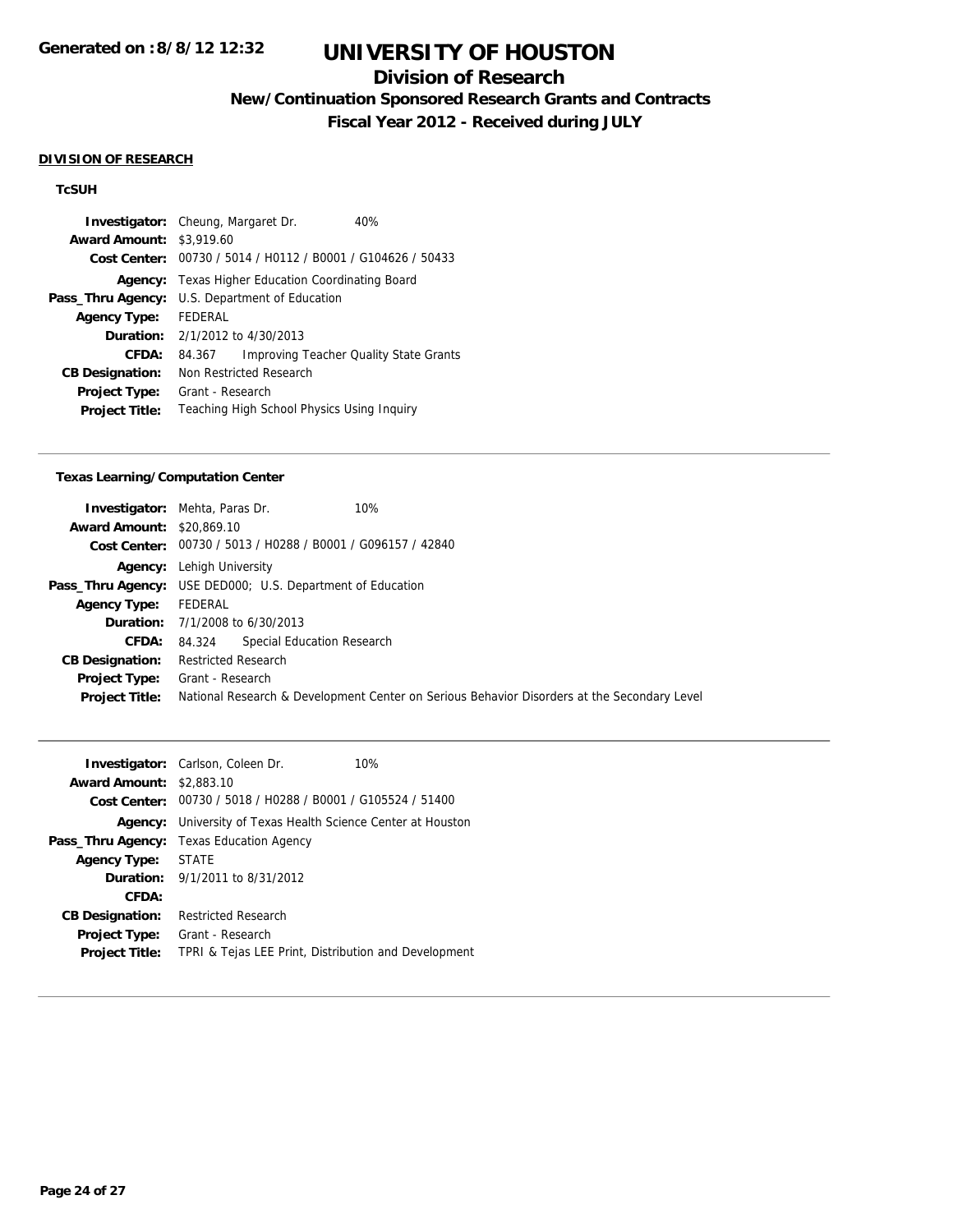## **Division of Research**

**New/Continuation Sponsored Research Grants and Contracts**

**Fiscal Year 2012 - Received during JULY**

## **DIVISION OF RESEARCH**

## **Texas Obesity Research Center**

| <b>Investigator:</b> Lee, Rebecca Dr.<br><b>Award Amount: \$76,457.50</b> |                            |                                                | 34%                                                                  |
|---------------------------------------------------------------------------|----------------------------|------------------------------------------------|----------------------------------------------------------------------|
| Cost Center:                                                              |                            | 00730 / 5013 / H0500 / B0001 / G104409 / 51305 |                                                                      |
| Agency:                                                                   |                            |                                                | National Institute of Child Health and Human Development             |
| Pass_Thru Agency:                                                         |                            |                                                |                                                                      |
| <b>Agency Type:</b>                                                       | FEDERAL                    |                                                |                                                                      |
|                                                                           |                            | <b>Duration:</b> 7/1/2012 to 6/30/2014         |                                                                      |
| CFDA:                                                                     | 93.865                     |                                                | Center for Research for Mothers and Children                         |
| <b>CB Designation:</b>                                                    | <b>Restricted Research</b> |                                                |                                                                      |
| <b>Project Type:</b><br><b>Project Title:</b>                             | Grant - Research           |                                                | Science and Community: Partnering to prevent early childhood obesity |

|                                  | <b>Investigator:</b> O'Connor, Daniel Dr.                            | 33%                                                                  |
|----------------------------------|----------------------------------------------------------------------|----------------------------------------------------------------------|
| <b>Award Amount: \$74,208.75</b> |                                                                      |                                                                      |
|                                  | <b>Cost Center:</b> $00730 / 5013 / 40500 / 80001 / 6104409 / 51305$ |                                                                      |
| Agency:                          | National Institute of Child Health and Human Development             |                                                                      |
| Pass_Thru Agency:                |                                                                      |                                                                      |
| <b>Agency Type:</b>              | FEDERAL                                                              |                                                                      |
|                                  | <b>Duration:</b> $7/1/2012$ to $6/30/2014$                           |                                                                      |
| CFDA:                            | 93.865                                                               | Center for Research for Mothers and Children                         |
| <b>CB Designation:</b>           | <b>Restricted Research</b>                                           |                                                                      |
| <b>Project Type:</b>             | Grant - Research                                                     |                                                                      |
| <b>Project Title:</b>            |                                                                      | Science and Community: Partnering to prevent early childhood obesity |
|                                  |                                                                      |                                                                      |

|                                  | <b>Investigator:</b> Ledoux, Tracey Dr.                     | 33%                                                                  |
|----------------------------------|-------------------------------------------------------------|----------------------------------------------------------------------|
| <b>Award Amount: \$74,208.75</b> |                                                             |                                                                      |
|                                  | Cost Center: 00730 / 5013 / H0500 / B0001 / G104409 / 51305 |                                                                      |
| Agency:                          | National Institute of Child Health and Human Development    |                                                                      |
| Pass_Thru Agency:                |                                                             |                                                                      |
| <b>Agency Type:</b>              | FEDERAL                                                     |                                                                      |
|                                  | <b>Duration:</b> 7/1/2012 to 6/30/2014                      |                                                                      |
| CFDA:                            | 93.865                                                      | Center for Research for Mothers and Children                         |
| <b>CB Designation:</b>           | <b>Restricted Research</b>                                  |                                                                      |
| <b>Project Type:</b>             | Grant - Research                                            |                                                                      |
| <b>Project Title:</b>            |                                                             | Science and Community: Partnering to prevent early childhood obesity |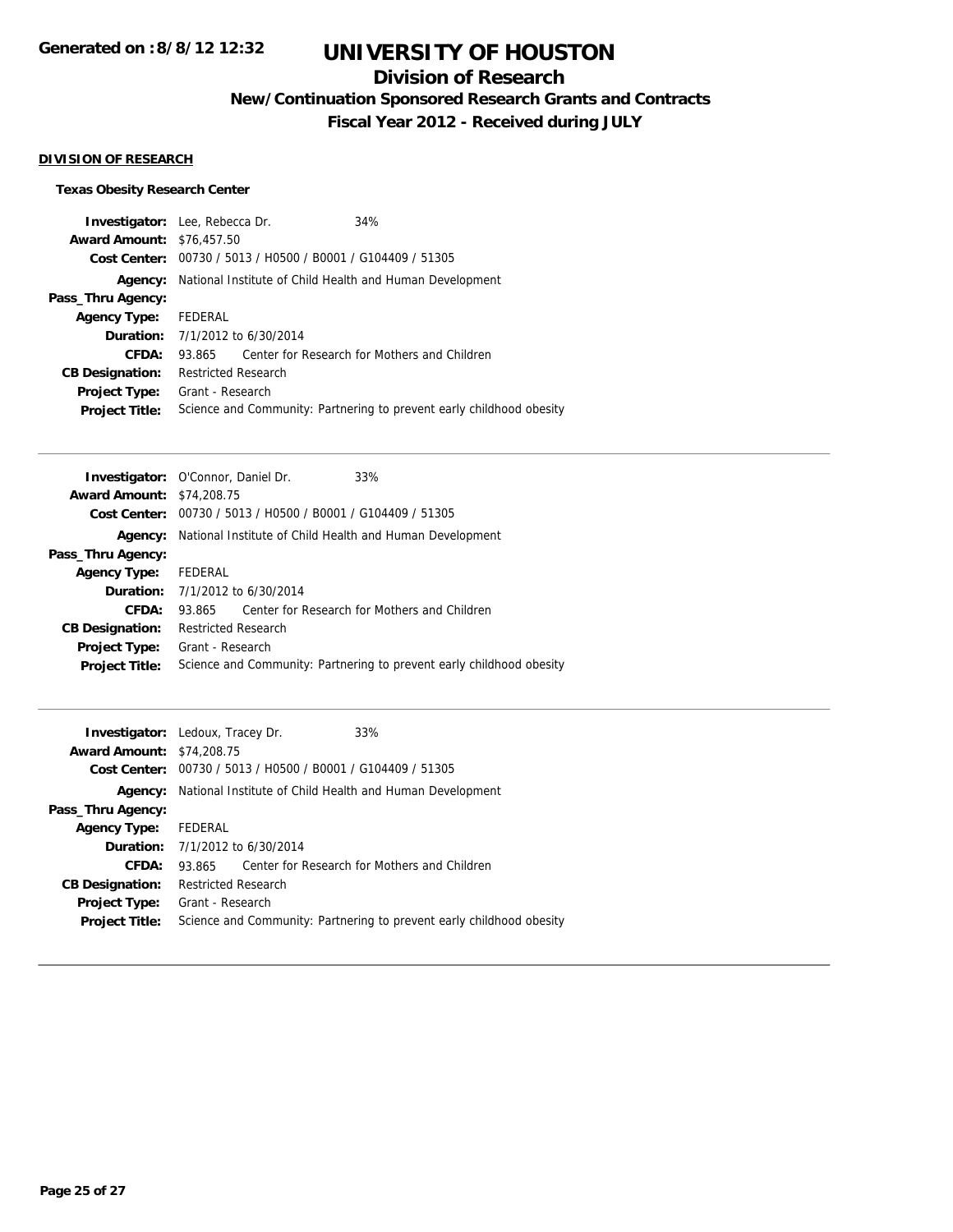## **Division of Research**

**New/Continuation Sponsored Research Grants and Contracts**

**Fiscal Year 2012 - Received during JULY**

#### **DIVISION OF RESEARCH**

## **TIMES**

|                                   | 70%<br><b>Investigator:</b> Mehta, Paras Dr.                                                |
|-----------------------------------|---------------------------------------------------------------------------------------------|
| <b>Award Amount: \$146,083.70</b> |                                                                                             |
|                                   | Cost Center: 00730 / 5013 / H0288 / B0001 / G096157 / 42840                                 |
|                                   | <b>Agency:</b> Lehigh University                                                            |
|                                   | <b>Pass_Thru Agency:</b> USE DED000; U.S. Department of Education                           |
| <b>Agency Type:</b>               | FEDERAL                                                                                     |
|                                   | <b>Duration:</b> $7/1/2008$ to $6/30/2013$                                                  |
|                                   | Special Education Research<br>CFDA: 84.324                                                  |
| <b>CB Designation:</b>            | Restricted Research                                                                         |
| <b>Project Type:</b>              | Grant - Research                                                                            |
| <b>Project Title:</b>             | National Research & Development Center on Serious Behavior Disorders at the Secondary Level |

|                                  | <b>Investigator:</b> Carlson, Coleen Dr.<br>70%             |
|----------------------------------|-------------------------------------------------------------|
| <b>Award Amount: \$20,181.70</b> |                                                             |
|                                  | Cost Center: 00730 / 5018 / H0288 / B0001 / G105524 / 51400 |
| Agency:                          | University of Texas Health Science Center at Houston        |
| Pass_Thru Agency:                | Texas Education Agency                                      |
| <b>Agency Type:</b>              | <b>STATE</b>                                                |
|                                  | <b>Duration:</b> $9/1/2011$ to $8/31/2012$                  |
| CFDA:                            |                                                             |
| <b>CB Designation:</b>           | Restricted Research                                         |
| <b>Project Type:</b>             | Grant - Research                                            |
| <b>Project Title:</b>            | TPRI & Tejas LEE Print, Distribution and Development        |